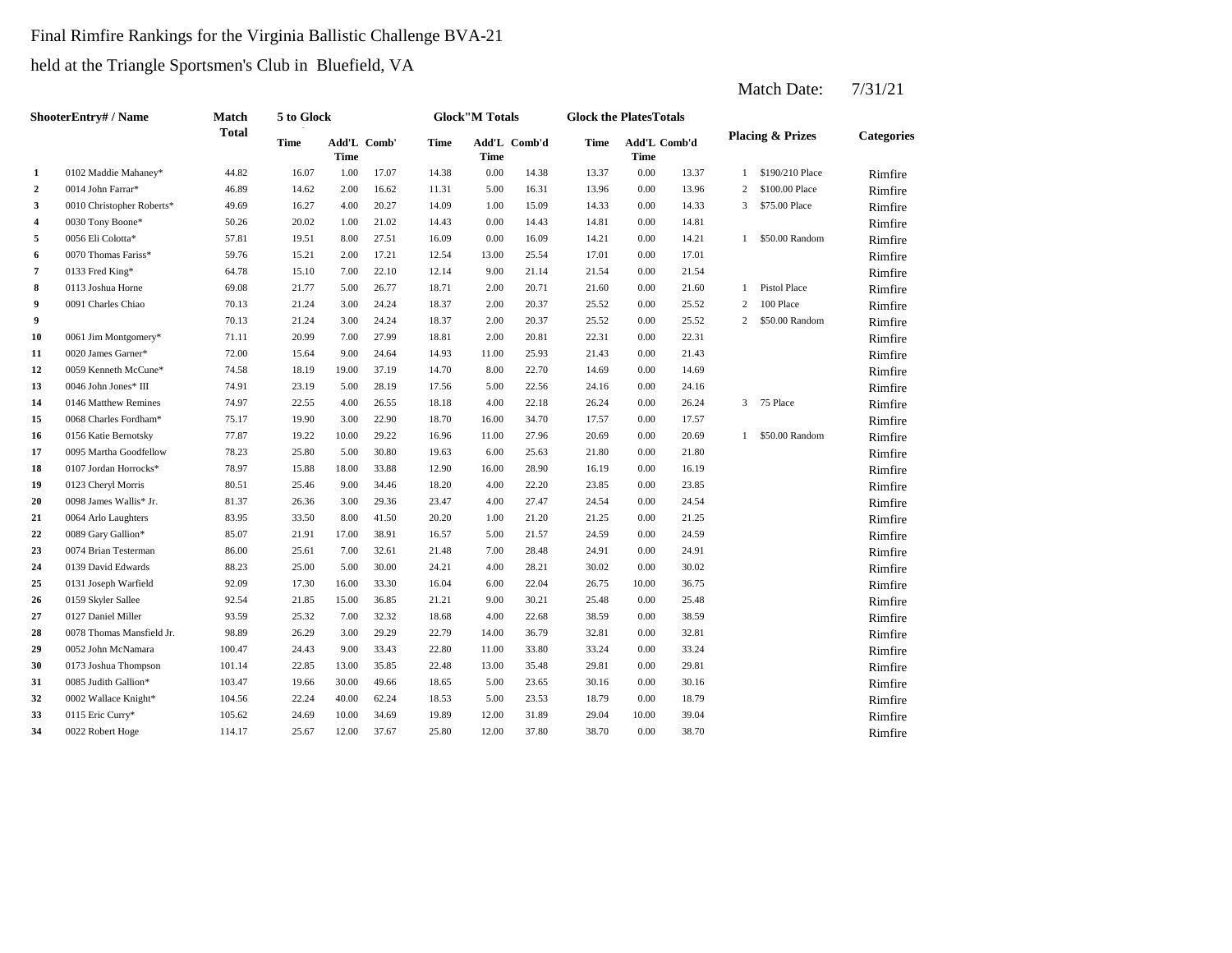|    | ShooterEntry# / Name     | <b>Match</b> | 5 to Glock  |             |             |             | <b>Glock</b> "M Totals |              | <b>Glock the PlatesTotals</b> |                             |        |                             |                   |
|----|--------------------------|--------------|-------------|-------------|-------------|-------------|------------------------|--------------|-------------------------------|-----------------------------|--------|-----------------------------|-------------------|
|    |                          | <b>Total</b> | <b>Time</b> | <b>Time</b> | Add'L Comb' | <b>Time</b> | Time                   | Add'L Comb'd | <b>Time</b>                   | Add'L Comb'd<br><b>Time</b> |        | <b>Placing &amp; Prizes</b> | <b>Categories</b> |
| 35 | 0018 Devon Garner        | 114.28       | 16.51       | 38.00       | 54.51       | 16.54       | 10.00                  | 26.54        | 33.23                         | $0.00\,$                    | 33.23  |                             | Rimfire           |
| 36 | 0161 James Shurm         | 116.37       | 27.03       | 31.00       | 58.03       | 19.12       | 17.00                  | 36.12        | 22.22                         | 0.00                        | 22.22  | 2 year membership rer       | Rimfire           |
| 37 | 0092 David McNeil        | 117.28       | 32.22       | 14.00       | 46.22       | 21.46       | 19.00                  | 40.46        | 30.60                         | 0.00                        | 30.60  |                             | Rimfire           |
| 38 | 0012 Dianna Snell        | 118.88       | 29.93       | 20.00       | 49.93       | 24.45       | 6.00                   | 30.45        | 38.50                         | 0.00                        | 38.50  |                             | Rimfire           |
| 39 | 0105 Marion Flournoy     | 119.77       | 23.77       | 27.00       | 50.77       | 22.55       | 20.00                  | 42.55        | 26.45                         | 0.00                        | 26.45  |                             | Rimfire           |
| 40 | 0067 Jimmy Ashley*       | 120.75       | 20.40       | 31.00       | 51.40       | 16.67       | 27.00                  | 43.67        | 25.68                         | 0.00                        | 25.68  |                             | Rimfire           |
| 41 | 0145 Richard Bryson      | 121.83       | 20.95       | 26.00       | 46.95       | 25.93       | 18.00                  | 43.93        | 30.95                         | 0.00                        | 30.95  |                             | Rimfire           |
| 42 | 0041 JP Jones Jr.        | 125.63       | 32.45       | 23.00       | 55.45       | 22.32       | 10.00                  | 32.32        | 37.86                         | 0.00                        | 37.86  |                             | Rimfire           |
| 43 | 0168 Steven Hamm         | 125.95       | 18.29       | 53.00       | 71.29       | 23.36       | 10.00                  | 33.36        | 21.30                         | 0.00                        | 21.30  |                             | Rimfire           |
| 44 | 0038 Tingting Li         | 129.25       | 29.95       | 30.00       | 59.95       | 30.30       | 7.00                   | 37.30        | 32.00                         | 0.00                        | 32.00  |                             | Rimfire           |
| 45 | 0138 Roy Hartman         | 134.09       | 32.68       | 18.00       | 50.68       | 30.68       | 19.00                  | 49.68        | 33.73                         | 0.00                        | 33.73  |                             | Rimfire           |
| 46 | 0073 Jerry Boggess       | 134.55       | 28.15       | 18.00       | 46.15       | 20.14       | 30.00                  | 50.14        | 38.26                         | 0.00                        | 38.26  |                             | Rimfire           |
| 47 | 0055 Tommy Herman        | 135.57       | 22.63       | 42.00       | 64.63       | 22.56       | 7.00                   | 29.56        | 41.38                         | 0.00                        | 41.38  |                             | Rimfire           |
| 48 | 0162 Daniel Nosse        | 141.05       | 26.40       | 39.00       | 65.40       | 28.29       | 10.00                  | 38.29        | 37.36                         | 0.00                        | 37.36  |                             | Rimfire           |
| 49 | 0171 Lee-Anne Greene     | 145.53       | 26.93       | 34.00       | 60.93       | 23.26       | 20.00                  | 43.26        | 41.34                         | 0.00                        | 41.34  |                             | Rimfire           |
| 50 | 0035 James Blackwelder   | 145.72       | 23.72       | 43.00       | 66.72       | 23.13       | 9.00                   | 32.13        | 36.87                         | 10.00                       | 46.87  |                             | Rimfire           |
| 51 | 0050 Alexander Zager     | 147.78       | 35.68       | 22.00       | 57.68       | 26.76       | 17.00                  | 43.76        | 46.34                         | 0.00                        | 46.34  |                             | Rimfire           |
| 52 | 0109 Joseph McClung      | 151.65       | 26.33       | 36.00       | 62.33       | 23.76       | 30.00                  | 53.76        | 35.56                         | 0.00                        | 35.56  |                             | Rimfire           |
| 53 | 0027 John Kreuz Jr.      | 160.39       | 35.61       | 9.00        | 44.61       | 33.76       | 9.00                   | 42.76        | 63.02                         | 10.00                       | 73.02  |                             | Rimfire           |
| 54 | 0149 Terry Owen          | 165.71       | 19.04       | 27.00       | 46.04       | 24.49       | 11.00                  | 35.49        | 54.18                         | 30.00                       | 84.18  |                             | Rimfire           |
| 55 | 0111 William Yelton      | 182.91       | 22.04       | 53.00       | 75.04       | 22.23       | 39.00                  | 61.23        | 36.64                         | 10.00                       | 46.64  |                             | Rimfire           |
| 56 | 0110 Evan Quigley        | 185.52       | 28.83       | 43.00       | 71.83       | 25.27       | 30.00                  | 55.27        | 48.42                         | 10.00                       | 58.42  |                             | Rimfire           |
| 57 | 0024 Janna Daughtery     | 188.68       | 31.86       | 24.00       | 55.86       | 30.70       | 43.00                  | 73.70        | 59.12                         | 0.00                        | 59.12  |                             | Rimfire           |
| 58 | 0051 Frank Richardson II | 191.84       | 26.10       | 46.00       | 72.10       | 26.35       | 23.00                  | 49.35        | 60.39                         | 10.00                       | 70.39  |                             | Rimfire           |
| 59 | 0076 Julie Hartley       | 193.38       | 24.04       | 27.00       | 51.04       | 22.72       | 15.00                  | 37.72        | 54.62                         | 50.00                       | 104.62 |                             | Rimfire           |
| 60 | 0148 Gregory Dietz       | 208.08       | 24.88       | 67.00       | 91.88       | 20.56       | 23.00                  | 43.56        | 52.64                         | 20.00                       | 72.64  | 3 2 year membership rer     | Rimfire           |
| 61 | 0082 Kenneth Kerr        | 222.52       | 27.78       | 34.00       | 61.78       | 28.09       | 19.00                  | 47.09        | 73.65                         | 40.00                       | 113.65 |                             | Rimfire           |
| 62 | 0169 James Graham        | 228.28       | 29.64       | 55.00       | 84.64       | 34.61       | 15.00                  | 49.61        | 64.03                         | 30.00                       | 94.03  |                             | Rimfire           |
| 63 | 0136 Bryan Carriker      | 233.33       | 32.05       | 30.00       | 62.05       | 23.31       | 33.00                  | 56.31        | 44.97                         | 70.00                       | 114.97 |                             | Rimfire           |
| 64 | 0140 Myra Yates          | 236.45       | 32.84       | 67.00       | 99.84       | 42.19       | 28.00                  | 70.19        | 66.42                         | 0.00                        | 66.42  |                             | Rimfire           |
| 65 | 0155 Paul Huebner Jr.    | 241.42       | 32.87       | 46.00       | 78.87       | 28.12       | 45.00                  | 73.12        | 59.43                         | 30.00                       | 89.43  |                             | Rimfire           |
| 66 | 0132 Troy Warfield       | 297.76       | 34.34       | 91.00       | 125.34      | 25.89       | 20.00                  | 45.89        | 96.53                         | 30.00                       | 126.53 |                             | Rimfire           |
| 67 | 0158 John Dolby          | 313.19       | 38.98       | 90.00       | 128.98      | 37.23       | 43.00                  | 80.23        | 73.98                         | 30.00                       | 103.98 |                             | Rimfire           |
| 68 | 0166 Liam Dietz          | 315.90       | 48.20       | 74.00       | 122.20      | 40.52       | 32.00                  | 72.52        | 71.18                         | 50.00                       | 121.18 |                             | Rimfire           |
| 69 | 0118 Max Landers         | 341.23       | 11.89       | 76.00       | 87.89       | 24.34       | 75.00                  | 99.34        | 104.00                        | 50.00                       | 154.00 |                             | Rimfire           |
| 70 | 0164 Temperance Sanders  | 542.50       | 76.43       | 53.00       | 129.43      | 69.81       | 31.00                  | 100.81       | 212.26                        | 100.00                      | 312.26 |                             | Rimfire           |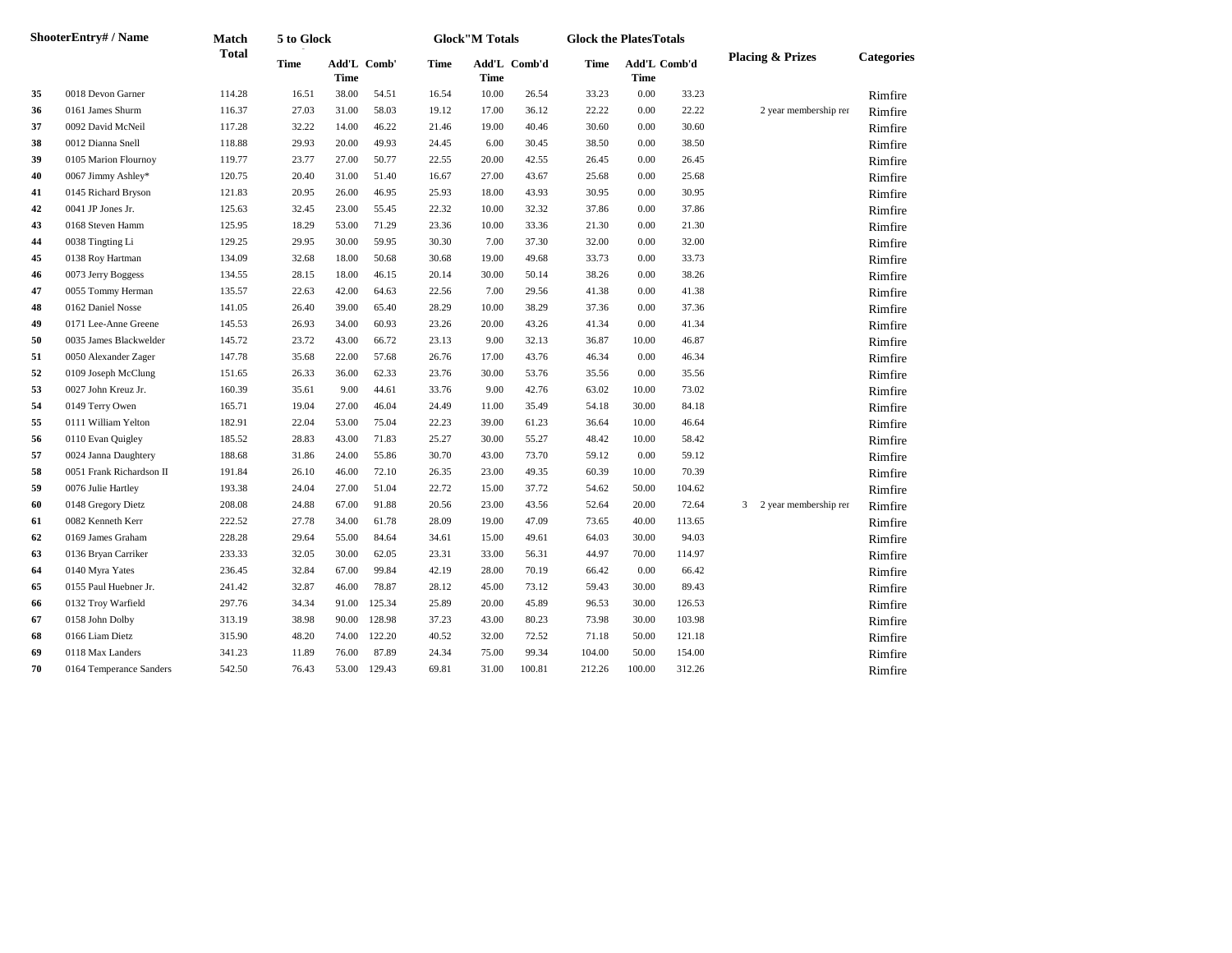## Final GLOCK Girl Rankings for the Virginia Ballistic Challenge BVA-21

held at the Triangle Sportsmen's Club in Bluefield, VA

|                         | ShooterEntry# / Name   | <b>Match</b> | 5 to Glock  |                            |        |             | <b>Glock</b> "M Totals |              | <b>Glock the PlatesTotals</b> |                             |        |   |                             |
|-------------------------|------------------------|--------------|-------------|----------------------------|--------|-------------|------------------------|--------------|-------------------------------|-----------------------------|--------|---|-----------------------------|
|                         |                        | Total        | <b>Time</b> | Add'L Comb'<br><b>Time</b> |        | <b>Time</b> | <b>Time</b>            | Add'L Comb'd | <b>Time</b>                   | Add'L Comb'd<br><b>Time</b> |        |   | <b>Placing &amp; Prizes</b> |
| 1                       | 0104 Maddie Mahaney*   | 69.25        | 20.60       | 8.00                       | 28.60  | 18.00       | 6.00                   | 24.00        | 16.65                         | 0.00                        | 16.65  |   | 100 Place                   |
| $\overline{2}$          | 0119 Cheryll Allison   | 83.96        | 21.23       | 10.00                      | 31.23  | 18.18       | 13.00                  | 31.18        | 21.55                         | 0.00                        | 21.55  |   | <b>Pistol Place</b>         |
| 3                       | 0097 Martha Goodfellow | 86.92        | 26.59       | 4.00                       | 30.59  | 25.65       | 5.00                   | 30.65        | 25.68                         | 0.00                        | 25.68  | 2 | 75 Place                    |
| $\overline{\mathbf{4}}$ | 0087 Judith Gallion*   | 89.99        | 23.35       | 12.00                      | 35.35  | 21.72       | 8.00                   | 29.72        | 24.92                         | 0.00                        | 24.92  |   |                             |
| 5                       | 0157 Katie Bernotsky   | 91.50        | 22.65       | 27.00                      | 49.65  | 15.40       | 6.00                   | 21.40        | 20.45                         | 0.00                        | 20.45  | 3 | <b>Etool Place</b>          |
| 6                       | 0125 Cheryl Morris     | 100.17       | 29.87       | 7.00                       | 36.87  | 25.12       | 15.00                  | 40.12        | 23.18                         | 0.00                        | 23.18  |   |                             |
| 7                       | 0034 Jamie Sue Sloan   | 108.51       | 34.21       | 9.00                       | 43.21  | 29.41       | 7.00                   | 36.41        | 28.89                         | 0.00                        | 28.89  |   |                             |
| 8                       | 0019 Devon Garner      | 123.79       | 26.18       | 33.00                      | 59.18  | 16.98       | 6.00                   | 22.98        | 41.63                         | 0.00                        | 41.63  |   |                             |
| 9                       | 0028 Lori Fink*        | 128.95       | 23.70       | 37.00                      | 60.70  | 19.65       | 22.00                  | 41.65        | 26.60                         | 0.00                        | 26.60  |   |                             |
| 10                      | 0039 Tingting Li       | 133.07       | 39.40       | 35.00                      | 74.40  | 26.06       | 4.00                   | 30.06        | 28.61                         | 0.00                        | 28.61  |   |                             |
| 11                      | 0077 Julie Hartley     | 139.57       | 29.55       | 24.00                      | 53.55  | 26.23       | 16.00                  | 42.23        | 43.79                         | 0.00                        | 43.79  |   |                             |
| 12                      | 0013 Dianna Snell      | 149.27       | 35.00       | 13.00                      | 48.00  | 26.89       | 8.00                   | 34.89        | 46.38                         | 20.00                       | 66.38  |   |                             |
| 13                      | 0025 Janna Daughtery   | 160.59       | 38.18       | 24.00                      | 62.18  | 36.49       | 15.00                  | 51.49        | 46.92                         | 0.00                        | 46.92  |   |                             |
| 14                      | 0172 Lee-Anne Greene   | 229.04       | 32.65       | 44.00                      | 76.65  | 29.60       | 42.00                  | 71.60        | 50.79                         | 30.00                       | 80.79  |   |                             |
| 15                      | 0141 Myra Yates        | 230.22       | 51.30       | 54.00                      | 105.30 | 39.68       | 20.00                  | 59.68        | 55.24                         | 10.00                       | 65.24  |   |                             |
| 16                      | 0122 Nicole Gilstrap   | 319.29       | 22.13       | 74.00                      | 96.13  | 22.08       | 62.00                  | 84.08        | 69.08                         | 70.00                       | 139.08 |   |                             |
| 17                      | 0006 Eva Caramico      | 323.18       | 42.57       | 19.00                      | 61.57  | 42.94       | 8.00                   | 50.94        | 90.67                         | 120.00                      | 210.67 |   |                             |
| 18                      | 0153 Bronwyn Owen      | 359.87       | 50.60       | 54.00                      | 104.60 | 48.31       | 43.00                  | 91.31        | 103.96                        | 60.00                       | 163.96 |   |                             |
| 19                      | 0165 Catherine Weaver  | 433.52       | 38.41       | 119.00                     | 157.41 | 38.16       | 19.00                  | 57.16        | 78.95                         | 140.00                      | 218.95 |   |                             |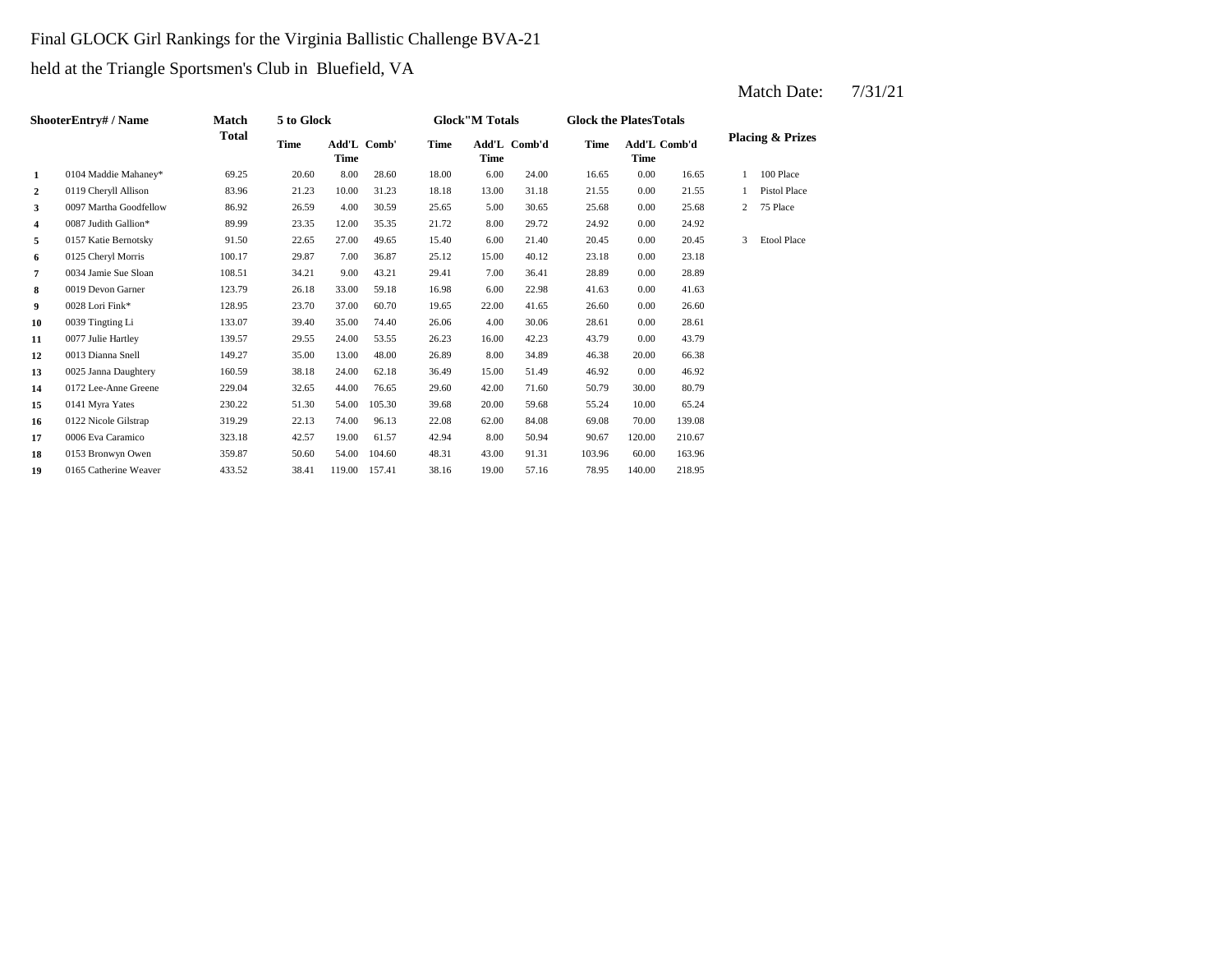## Final Pocket GLOCK Rankings for the Virginia Ballistic Challenge BVA-21

held at the Triangle Sportsmen's Club in Bluefield, VA

|              | ShooterEntry# / Name    | <b>Match</b> | 5 to Glock  |       |             |       | <b>Glock</b> "M Totals |              | <b>Glock the PlatesTotals</b> |                             |       |                |                             |
|--------------|-------------------------|--------------|-------------|-------|-------------|-------|------------------------|--------------|-------------------------------|-----------------------------|-------|----------------|-----------------------------|
|              |                         | <b>Total</b> | <b>Time</b> | Time  | Add'L Comb' | Time  | <b>Time</b>            | Add'L Comb'd | <b>Time</b>                   | Add'L Comb'd<br><b>Time</b> |       |                | <b>Placing &amp; Prizes</b> |
| $\mathbf{1}$ | 0071 Thomas Fariss*     | 38.75        | 9.72        | 4.00  | 13.72       | 9.88  | 0.00                   | 9.88         | 15.15                         | 0.00                        | 15.15 |                | 2 100 Place                 |
| $\mathbf{2}$ | 0134 Fred King*         | 39.40        | 10.02       | 2.00  | 12.02       | 8.91  | 2.00                   | 10.91        | 16.47                         | 0.00                        | 16.47 |                |                             |
| 3            | 0031 Tony Boone*        | 43.24        | 12.68       | 1.00  | 13.68       | 11.36 | 0.00                   | 11.36        | 18.20                         | 0.00                        | 18.20 |                |                             |
| 4            | 0057 Eli Colotta*       | 44.20        | 13.63       | 1.00  | 14.63       | 12.23 | 0.00                   | 12.23        | 17.34                         | 0.00                        | 17.34 |                | 1 Pistol Place              |
| 5            | 0007 Harry Russell*     | 46.39        | 11.63       | 4.00  | 15.63       | 10.96 | 1.00                   | 11.96        | 18.80                         | 0.00                        | 18.80 |                |                             |
| 6            | 0047 John Jones* III    | 46.61        | 12.52       | 1.00  | 13.52       | 12.24 | 0.00                   | 12.24        | 20.85                         | 0.00                        | 20.85 |                |                             |
| 7            | 0005 Rodney Leeber*     | 47.71        | 13.88       | 2.00  | 15.88       | 10.14 | 3.00                   | 13.14        | 18.69                         | 0.00                        | 18.69 |                |                             |
| 8            | 0062 Jim Montgomery*    | 50.32        | 14.87       | 2.00  | 16.87       | 11.13 | 3.00                   | 14.13        | 19.32                         | 0.00                        | 19.32 |                |                             |
| 9            | 0015 John Farrar*       | 51.50        | 11.29       | 8.00  | 19.29       | 11.02 | 4.00                   | 15.02        | 17.19                         | 0.00                        | 17.19 |                |                             |
| 10           | 0120 Mark Allison*      | 58.28        | 15.10       | 2.00  | 17.10       | 13.62 | 2.00                   | 15.62        | 25.56                         | 0.00                        | 25.56 |                |                             |
| 11           | 0060 Kenneth McCune*    | 62.01        | 13.14       | 6.00  | 19.14       | 11.86 | 4.00                   | 15.86        | 17.01                         | 10.00                       | 27.01 |                |                             |
| 12           | 0069 Charles Fordham*   | 63.07        | 16.28       | 5.00  | 21.28       | 17.28 | 0.00                   | 17.28        | 24.51                         | 0.00                        | 24.51 |                |                             |
| 13           | 0003 Wallace Knight*    | 65.55        | 15.09       | 5.00  | 20.09       | 13.93 | 4.00                   | 17.93        | 27.53                         | 0.00                        | 27.53 |                |                             |
| 14           | 0103 Maddie Mahaney*    | 65.71        | 12.25       | 3.00  | 15.25       | 11.12 | 0.00                   | 11.12        | 19.34                         | 20.00                       | 39.34 |                |                             |
| 15           | 0163 Chris Jones        | 69.40        | 18.51       | 2.00  | 20.51       | 16.52 | 2.00                   | 18.52        | 20.37                         | 10.00                       | 30.37 | $\mathbf{1}$   | Pistol Place                |
| 16           | 0044 David Jones        | 70.18        | 18.48       | 10.00 | 28.48       | 16.14 | 3.00                   | 19.14        | 22.56                         | 0.00                        | 22.56 | $\overline{2}$ | 100 Place                   |
| 16           |                         | 70.18        | 18.48       | 10.00 | 28.48       | 16.14 | 3.00                   | 19.14        | 22.56                         | 0.00                        | 22.56 |                | Pistol Random               |
| 17           | 0124 Cheryl Morris      | 70.75        | 16.91       | 2.00  | 18.91       | 21.09 | 5.00                   | 26.09        | 25.75                         | 0.00                        | 25.75 | 3              | 75 Place                    |
| 18           | 0170 Charles Chiao      | 71.11        | 14.94       | 11.00 | 25.94       | 14.89 | 1.00                   | 15.89        | 29.28                         | 0.00                        | 29.28 | 4              | Pistol Random               |
| 19           | 0096 Martha Goodfellow  | 72.75        | 16.72       | 4.00  | 20.72       | 14.87 | 1.00                   | 15.87        | 26.16                         | 10.00                       | 36.16 |                |                             |
| 20           | 0160 Skyler Sallee      | 79.46        | 15.63       | 8.00  | 23.63       | 16.56 | 3.00                   | 19.56        | 26.27                         | 10.00                       | 36.27 |                |                             |
| 21           | 0135 Edward Zebedies Jr | 86.60        | 16.31       | 6.00  | 22.31       | 18.40 | 4.00                   | 22.40        | 31.89                         | 10.00                       | 41.89 |                |                             |
| 22           | 0011 Karl Snell         | 87.64        | 17.90       | 1.00  | 18.90       | 15.49 | 4.00                   | 19.49        | 29.25                         | 20.00                       | 49.25 |                |                             |
| 23           | 0009 Benjamin Chisom    | 92.99        | 16.02       | 5.00  | 21.02       | 12.50 | 2.00                   | 14.50        | 27.47                         | 30.00                       | 57.47 |                |                             |
| 24           | 0106 Marion Flournoy    | 93.77        | 17.70       | 13.00 | 30.70       | 19.83 | 6.00                   | 25.83        | 27.24                         | 10.00                       | 37.24 |                |                             |
| 25           | 0081 Tim Honaker        | 94.61        | 15.40       | 13.00 | 28.40       | 14.54 | 1.00                   | 15.54        | 30.67                         | 20.00                       | 50.67 |                | 50 Random                   |
| 26           | 0116 Eric Curry*        | 98.71        | 16.46       | 2.00  | 18.46       | 14.38 | 7.00                   | 21.38        | 28.87                         | 30.00                       | 58.87 |                |                             |
| 27           | 0099 James Wallis* Jr.  | 103.56       | 17.98       | 6.00  | 23.98       | 17.18 | 5.00                   | 22.18        | 37.40                         | 20.00                       | 57.40 |                |                             |
| 28           | 0036 James Blackwelder  | 103.76       | 15.84       | 25.00 | 40.84       | 16.46 | 0.00                   | 16.46        | 26.46                         | 20.00                       | 46.46 |                |                             |
| 29           | 0049 Jacob Chisom       | 113.78       | 35.10       | 5.00  | 40.10       | 22.36 | 0.00                   | 22.36        | 51.32                         | 0.00                        | 51.32 |                |                             |
| 30           | 0128 Daniel Miller      | 123.46       | 19.50       | 3.00  | 22.50       | 19.66 | 1.00                   | 20.66        | 40.30                         | 40.00                       | 80.30 |                |                             |
| 31           | 0093 David McNeil       | 125.72       | 18.89       | 14.00 | 32.89       | 15.89 | 4.00                   | 19.89        | 42.94                         | 30.00                       | 72.94 |                |                             |
| 32           | 0086 Judith Gallion*    | 127.78       | 15.01       | 5.00  | 20.01       | 15.06 | 5.00                   | 20.06        | 27.71                         | 60.00                       | 87.71 |                |                             |
| 33           | 0042 JP Jones Jr.       | 131.60       | 18.53       | 14.00 | 32.53       | 20.15 | 1.00                   | 21.15        | 37.92                         | 40.00                       | 77.92 |                | 50 Random                   |
| 34           | 0033 Daniel Ryan        | 157.95       | 23.25       | 10.00 | 33.25       | 23.90 | 26.00                  | 49.90        | 54.80                         | 20.00                       | 74.80 |                |                             |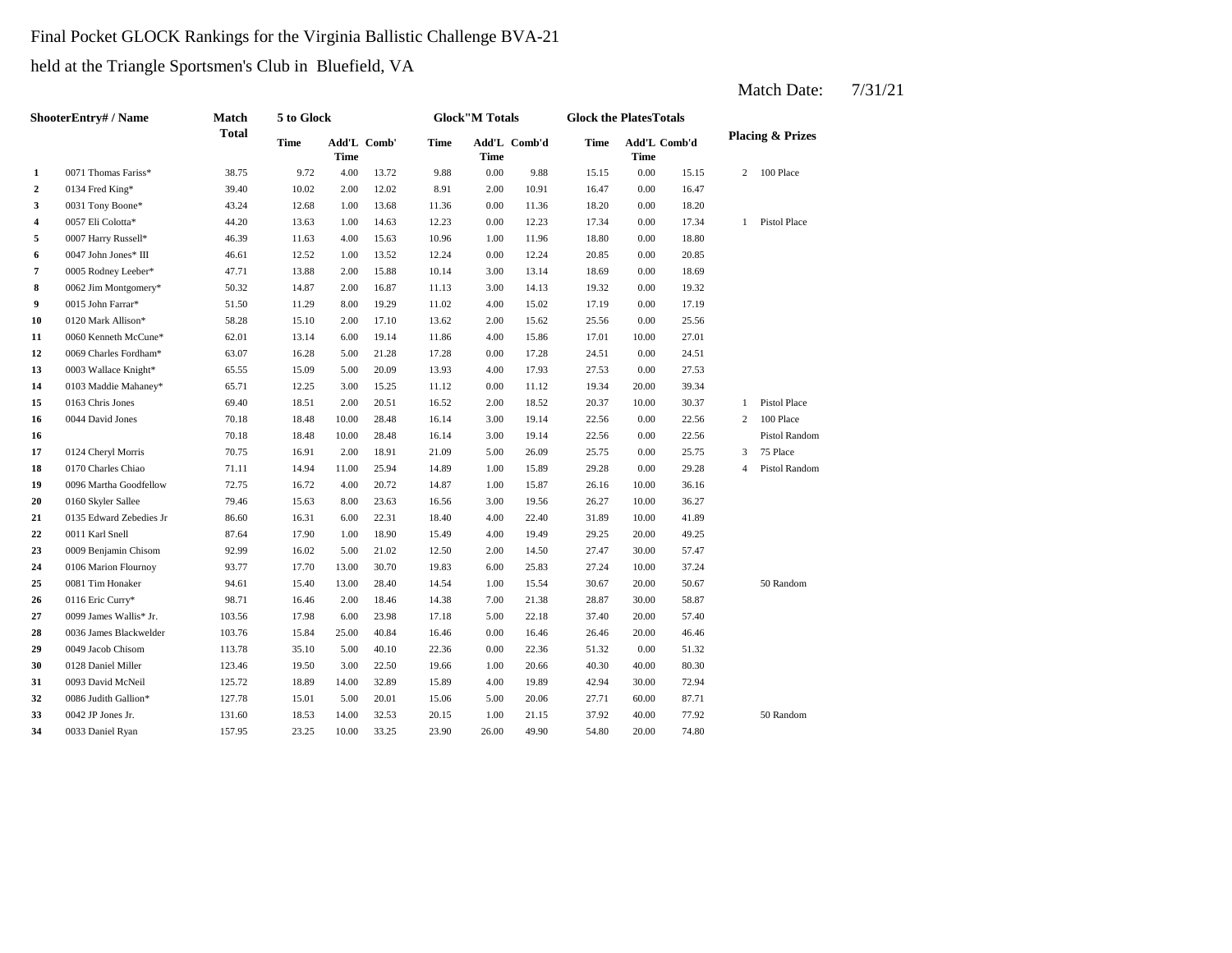|    | <b>ShooterEntry#/Name</b> | <b>Match</b> | 5 to Glock  |                            |        |             | <b>Glock</b> "M Totals |              | <b>Glock the PlatesTotals</b> |                      |        |                             |
|----|---------------------------|--------------|-------------|----------------------------|--------|-------------|------------------------|--------------|-------------------------------|----------------------|--------|-----------------------------|
|    |                           | <b>Total</b> | <b>Time</b> | Add'L Comb'<br><b>Time</b> |        | <b>Time</b> | <b>Time</b>            | Add'L Comb'd | <b>Time</b>                   | Add'L Comb'd<br>Time |        | <b>Placing &amp; Prizes</b> |
| 35 | 0154 Mark Huth            | 186.93       | 16.57       | 29.00                      | 45.57  | 17.42       | 13.00                  | 30.42        | 40.94                         | 70.00                | 110.94 |                             |
| 36 | 0063 Tim Wilhelm          | 203.50       | 23.44       | 16.00                      | 39.44  | 23.78       | 7.00                   | 30.78        | 53.28                         | 80.00                | 133.28 |                             |
| 37 | 0065 Arlo Laughters       | 238.69       | 17.57       | 14.00                      | 31.57  | 16.69       | 6.00                   | 22.69        | 44.43                         | 140.00               | 184.43 |                             |
| 38 | 0053 John McNamara        | 245.57       | 19.06       | 58.00                      | 77.06  | 22.88       | 6.00                   | 28.88        | 39.63                         | 100.00               | 139.63 |                             |
| 39 | 0152 Philip Honaker       | 259.69       | 19.09       | 12.00                      | 31.09  | 17.21       | 3.00                   | 20.21        | 38.39                         | 170.00               | 208.39 |                             |
| 40 | 0079 Thomas Mansfield Jr. | 261.32       | 18.26       | 26.00                      | 44.26  | 16.13       | 21.00                  | 37.13        | 29.93                         | 150.00               | 179.93 |                             |
| 41 | 0143 Eric Brown           | 276.52       | 16.70       | 45.00                      | 61.70  | 16.49       | 22.00                  | 38.49        | 36.33                         | 140.00               | 176.33 |                             |
| 42 | 0017 Zach Bass            | 292.57       | 21.74       | 20.00                      | 41.74  | 16.59       | 7.00                   | 23.59        | 47.24                         | 180.00               | 227.24 |                             |
| 43 | 0121 David Sexton         | 341.97       | 25.05       | 34.00                      | 59.05  | 22.63       | 42.00                  | 64.63        | 58.29                         | 160.00               | 218.29 |                             |
| 44 | 0101 Jr Shull             | 450.66       | 33.86       | 82.00                      | 115.86 | 26.20       | 40.00                  | 66.20        | 58.60                         | 210.00               | 268.60 |                             |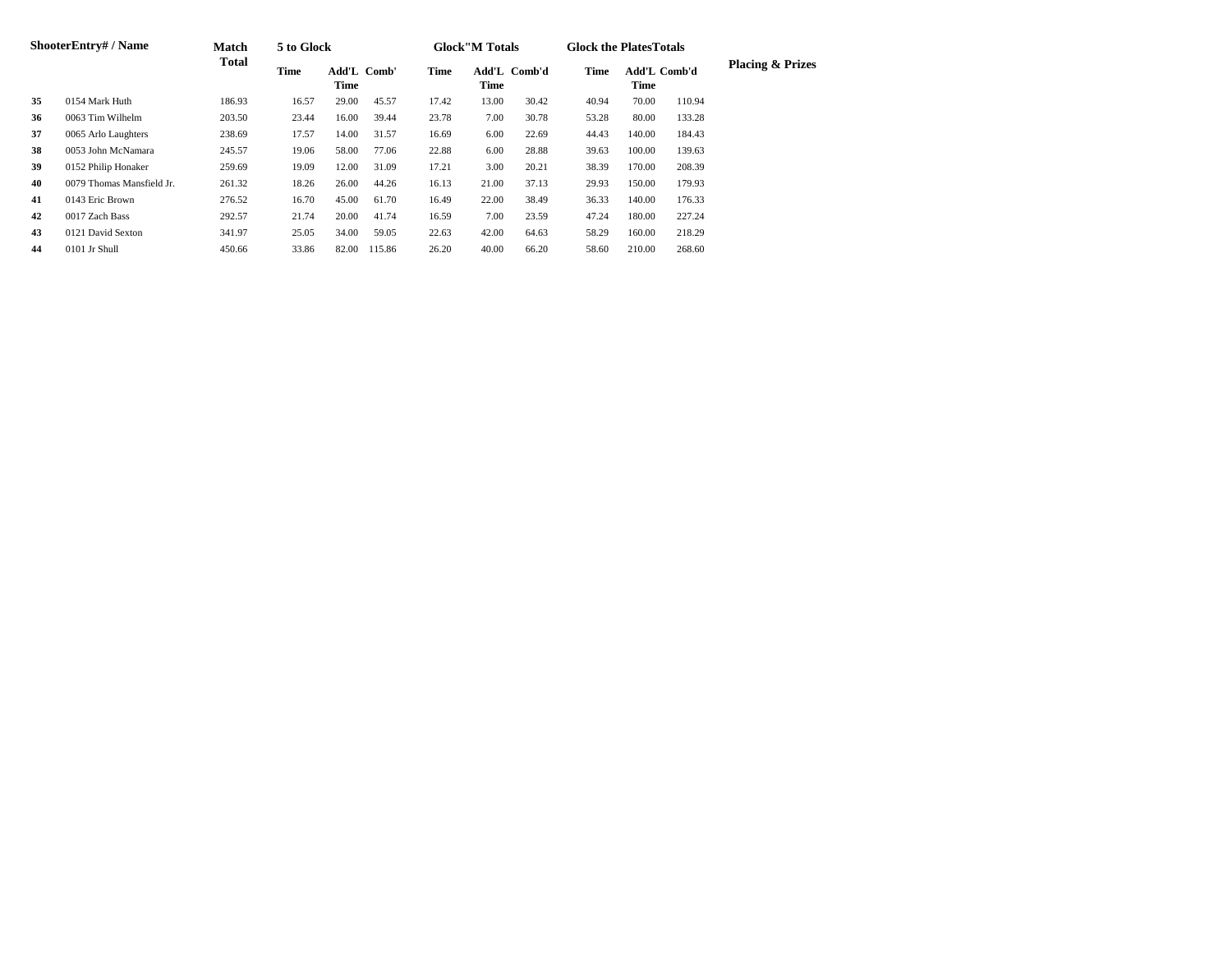## Final Stock GLOCK MOS Rankings for the Virginia Ballistic Challenge BVA-21

held at the Triangle Sportsmen's Club in Bluefield, VA

|                         | <b>ShooterEntry# / Name</b> | <b>Match</b> | 5 to Glock  |             |             |             | <b>Glock</b> "M Totals |              | <b>Glock the PlatesTotals</b> |                      |       |                |                             |
|-------------------------|-----------------------------|--------------|-------------|-------------|-------------|-------------|------------------------|--------------|-------------------------------|----------------------|-------|----------------|-----------------------------|
|                         |                             | <b>Total</b> | <b>Time</b> | <b>Time</b> | Add'L Comb' | <b>Time</b> | <b>Time</b>            | Add'L Comb'd | <b>Time</b>                   | Add'L Comb'd<br>Time |       |                | <b>Placing &amp; Prizes</b> |
| $\mathbf{1}$            | 0008 Harry Russell*         | 45.37        | 16.88       | 0.00        | 16.88       | 13.96       | 1.00                   | 14.96        | 13.53                         | 0.00                 | 13.53 |                |                             |
| $\mathbf{2}$            | 0032 Tony Boone*            | 47.29        | 20.14       | 0.00        | 20.14       | 14.27       | 0.00                   | 14.27        | 12.88                         | 0.00                 | 12.88 |                |                             |
| $\mathbf{3}$            | 0108 Jordan Horrocks*       | 50.40        | 17.87       | 5.00        | 22.87       | 15.44       | 0.00                   | 15.44        | 12.09                         | 0.00                 | 12.09 | 1              | \$190/210 Place             |
| $\overline{\mathbf{4}}$ | 0072 Thomas Fariss*         | 50.94        | 16.73       | 0.00        | 16.73       | 14.40       | 4.00                   | 18.40        | 15.81                         | 0.00                 | 15.81 |                |                             |
| 5                       | 0016 John Farrar*           | 55.21        | 16.96       | 5.00        | 21.96       | 13.68       | 7.00                   | 20.68        | 12.57                         | 0.00                 | 12.57 |                |                             |
| 6                       | 0045 David Jones            | 59.12        | 20.48       | 2.00        | 22.48       | 18.16       | 0.00                   | 18.16        | 18.48                         | 0.00                 | 18.48 |                | 1 Pistol Place              |
| 7                       | 0021 James Garner*          | 60.50        | 14.73       | 7.00        | 21.73       | 13.98       | 6.00                   | 19.98        | 18.79                         | 0.00                 | 18.79 |                |                             |
| 8                       | 0048 John Jones* III        | 61.08        | 16.50       | 7.00        | 23.50       | 15.61       | 8.00                   | 23.61        | 13.97                         | 0.00                 | 13.97 |                |                             |
| 9                       | 0090 Gary Gallion*          | 63.75        | 25.80       | 1.00        | 26.80       | 18.04       | 1.00                   | 19.04        | 17.91                         | 0.00                 | 17.91 |                |                             |
| 10                      | 0004 Wallace Knight*        | 64.64        | 23.46       | 2.00        | 25.46       | 19.76       | $0.00\,$               | 19.76        | 19.42                         | 0.00                 | 19.42 |                | 2 year membership rer       |
| 11                      | 0126 Cheryl Morris          | 64.78        | 24.66       | 2.00        | 26.66       | 19.33       | 1.00                   | 20.33        | 17.79                         | 0.00                 | 17.79 | $2^{\circ}$    | 100 Place                   |
| 12                      | 0029 Lori Fink*             | 64.88        | 21.43       | 2.00        | 23.43       | 18.56       | $4.00\,$               | 22.56        | 18.89                         | 0.00                 | 18.89 |                |                             |
| 13                      | 0026 Michael Wilson*        | 69.20        | 21.20       | 2.00        | 23.20       | 20.58       | 2.00                   | 22.58        | 23.42                         | 0.00                 | 23.42 |                |                             |
| 14                      | 0151 Brett Vance            | 76.64        | 22.25       | 7.00        | 29.25       | 18.15       | 5.00                   | 23.15        | 24.24                         | 0.00                 | 24.24 | 3 <sup>7</sup> | 75 Place                    |
| 15                      | 0147 Matthew Remines        | 81.37        | 19.27       | 9.00        | 28.27       | 20.44       | 4.00                   | 24.44        | 28.66                         | 0.00                 | 28.66 |                |                             |
| 16                      | 0037 James Blackwelder      | 81.77        | 28.11       | 3.00        | 31.11       | 23.75       | 1.00                   | 24.75        | 25.91                         | 0.00                 | 25.91 |                |                             |
| 17                      | 0137 Bryan Carriker         | 82.87        | 18.29       | 9.00        | 27.29       | 19.97       | 16.00                  | 35.97        | 19.61                         | 0.00                 | 19.61 | $\mathbf{1}$   | \$50.00 Random              |
| 18                      | 0114 Joshua Horne           | 82.90        | 25.96       | 9.00        | 34.96       | 22.13       | 3.00                   | 25.13        | 22.81                         | 0.00                 | 22.81 |                |                             |
| 19                      | 0150 Terry Owen             | 83.97        | 25.22       | 5.00        | 30.22       | 22.83       | 6.00                   | 28.83        | 24.92                         | 0.00                 | 24.92 |                |                             |
| 20                      | 0040 Tingting Li            | 84.68        | 19.54       | 22.00       | 41.54       | 18.66       | 7.00                   | 25.66        | 17.48                         | 0.00                 | 17.48 |                |                             |
| 21                      | 0100 James Wallis* Jr.      | 87.17        | 26.83       | 11.00       | 37.83       | 23.10       | 7.00                   | 30.10        | 19.24                         | 0.00                 | 19.24 |                | 50 Random                   |
| 22                      | 0043 JP Jones Jr.           | 88.87        | 31.01       | 4.00        | 35.01       | 25.25       | 4.00                   | 29.25        | 24.61                         | 0.00                 | 24.61 |                |                             |
| 23                      | 0088 Judith Gallion*        | 89.01        | 18.70       | 21.00       | 39.70       | 18.46       | 6.00                   | 24.46        | 24.85                         | 0.00                 | 24.85 |                |                             |
| 24                      | 0129 Matthew Simpson        | 90.13        | 15.22       | 24.00       | 39.22       | 14.11       | 21.00                  | 35.11        | 15.80                         | 0.00                 | 15.80 |                |                             |
| 25                      | 0167 Marion Flournoy        | 90.70        | 32.87       | 4.00        | 36.87       | 24.87       | 5.00                   | 29.87        | 23.96                         | 0.00                 | 23.96 |                |                             |
| 26                      | 0117 Eric Curry*            | 92.50        | 27.30       | 15.00       | 42.30       | 22.39       | 2.00                   | 24.39        | 25.81                         | 0.00                 | 25.81 |                |                             |
| 27                      | 0084 Gary Tickle Jr.        | 92.75        | 29.26       | 8.00        | 37.26       | 25.50       | 7.00                   | 32.50        | 22.99                         | 0.00                 | 22.99 |                |                             |
| 28                      | 0094 David McNeil           | 99.40        | 27.30       | 18.00       | 45.30       | 23.97       | 5.00                   | 28.97        | 25.13                         | 0.00                 | 25.13 |                |                             |
| 29                      | 0066 Arlo Laughters         | 100.78       | 38.73       | 8.00        | 46.73       | 22.51       | 8.00                   | 30.51        | 23.54                         | 0.00                 | 23.54 |                |                             |
| 30                      | 0075 Brian Testerman        | 102.54       | 25.70       | 27.00       | 52.70       | 24.66       | 0.00                   | 24.66        | 25.18                         | 0.00                 | 25.18 |                |                             |
| 31                      | 0054 John McNamara          | 110.79       | 32.19       | 10.00       | 42.19       | 27.62       | 6.00                   | 33.62        | 34.98                         | 0.00                 | 34.98 |                |                             |
| 32                      | 0112 William Yelton         | 132.66       | 27.84       | 41.00       | 68.84       | 24.35       | 10.00                  | 34.35        | 29.47                         | 0.00                 | 29.47 |                |                             |
| 33                      | 0130 Kenneth Hedrick        | 135.98       | 27.09       | 37.00       | 64.09       | 21.47       | 22.00                  | 43.47        | 28.42                         | 0.00                 | 28.42 |                |                             |
| 34                      | 0083 Kenneth Kerr           | 151.75       | 35.34       | 26.00       | 61.34       | 44.21       | 4.00                   | 48.21        | 42.20                         | 0.00                 | 42.20 |                |                             |
| 35                      | 0174 Michael Nichols        | 196.61       | 37.67       | 39.00       | 76.67       | 28.83       | 15.00                  | 43.83        | 46.11                         | 30.00                | 76.11 |                |                             |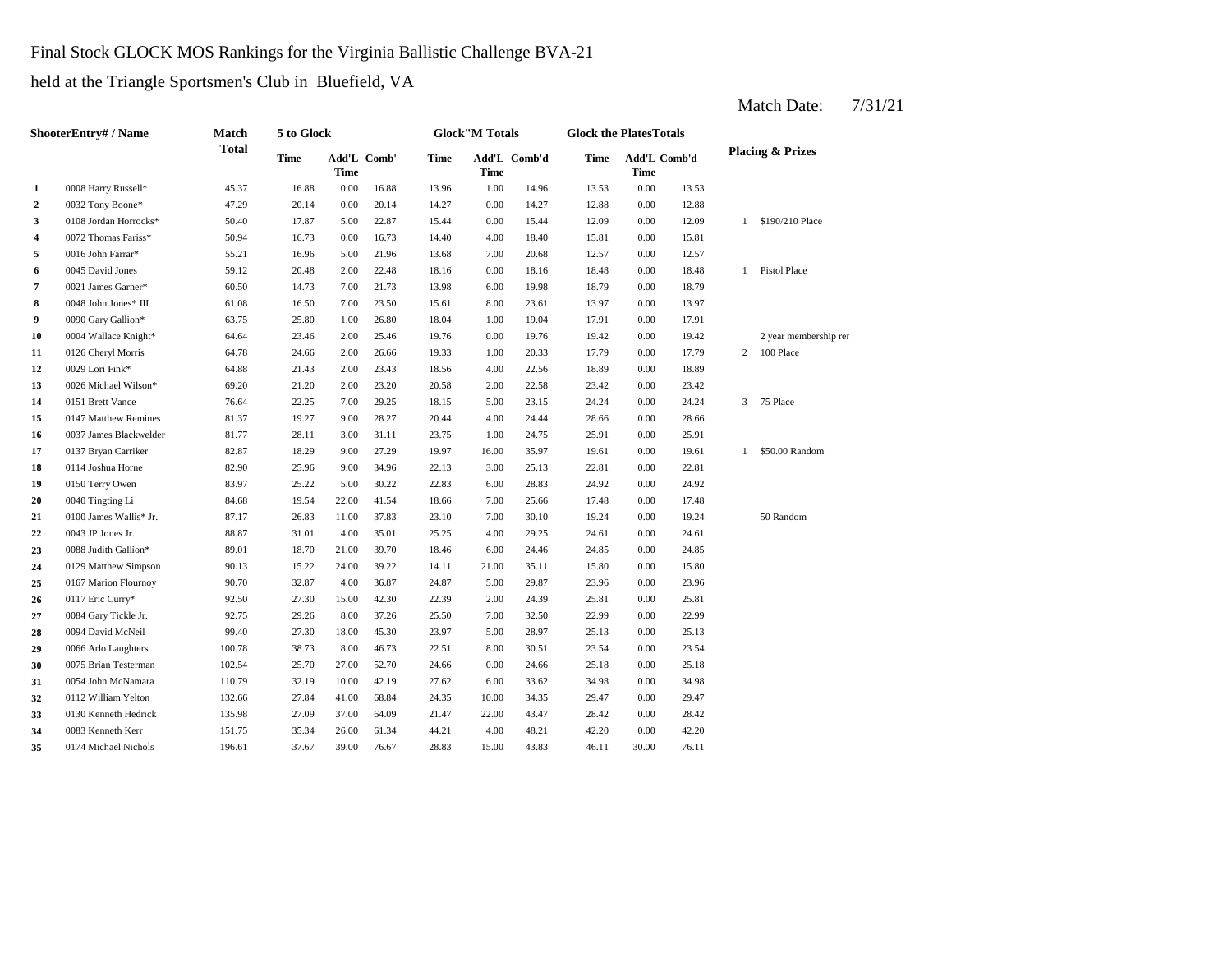|    | <b>ShooterEntry#/Name</b> | <b>Match</b> | 5 to Glock  |                            |        |       | <b>Glock</b> "M Totals |       | <b>Glock the Plates Totals</b> |                             |        |                             |
|----|---------------------------|--------------|-------------|----------------------------|--------|-------|------------------------|-------|--------------------------------|-----------------------------|--------|-----------------------------|
|    |                           | <b>Total</b> | <b>Time</b> | Add'L Comb'<br><b>Time</b> |        | Time  | Add'L Comb'd<br>Time   |       | Time                           | <b>Add'L Comb'd</b><br>Time |        | <b>Placing &amp; Prizes</b> |
| 36 | 0142 Myra Yates           | 229.32       | 50.34       | 53.00                      | 103.34 | 45.59 | 13.00                  | 58.59 | 57.39                          | 10.00                       | 67.39  |                             |
| 37 | 0023 Robert Hoge          | 247.26       | 28.20       | 43.00                      | 71.20  | 30.86 | 9.00                   | 39.86 | 76.20                          | 60.00                       | 136.20 |                             |
| 38 | 0080 Theodore Anderson    | 273.74       | 43.13       | 23.00                      | 66.13  | 36.56 | 28.00                  | 64.56 | 43.05                          | 100.00                      | 143.05 |                             |
| 39 | 0144 Eric Brown           | 314.27       | 31.82       | 89.00                      | 120.82 | 27.90 | 29.00                  | 56.90 | 46.55                          | 90.00                       | 136.55 |                             |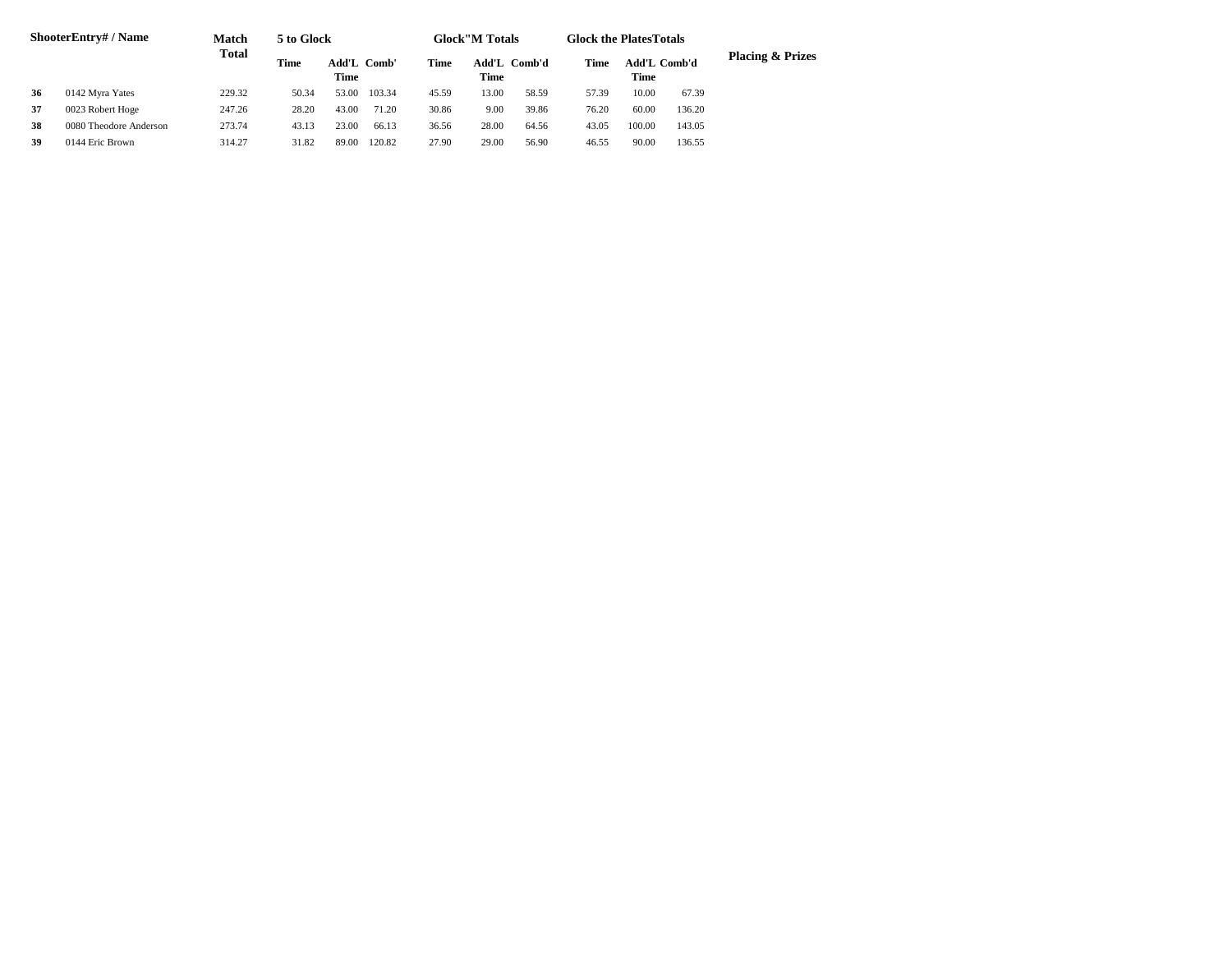Match Date:

**The following scores have not been included in the above results due to administrative issues or scoring errors Please call the GSSF office (770) 437-4718 as soon as possible for further clarification. Thank you.**

**Shooters who did not finish the match...**

**Shooters who did not show**

0058 Mily Colotta **1**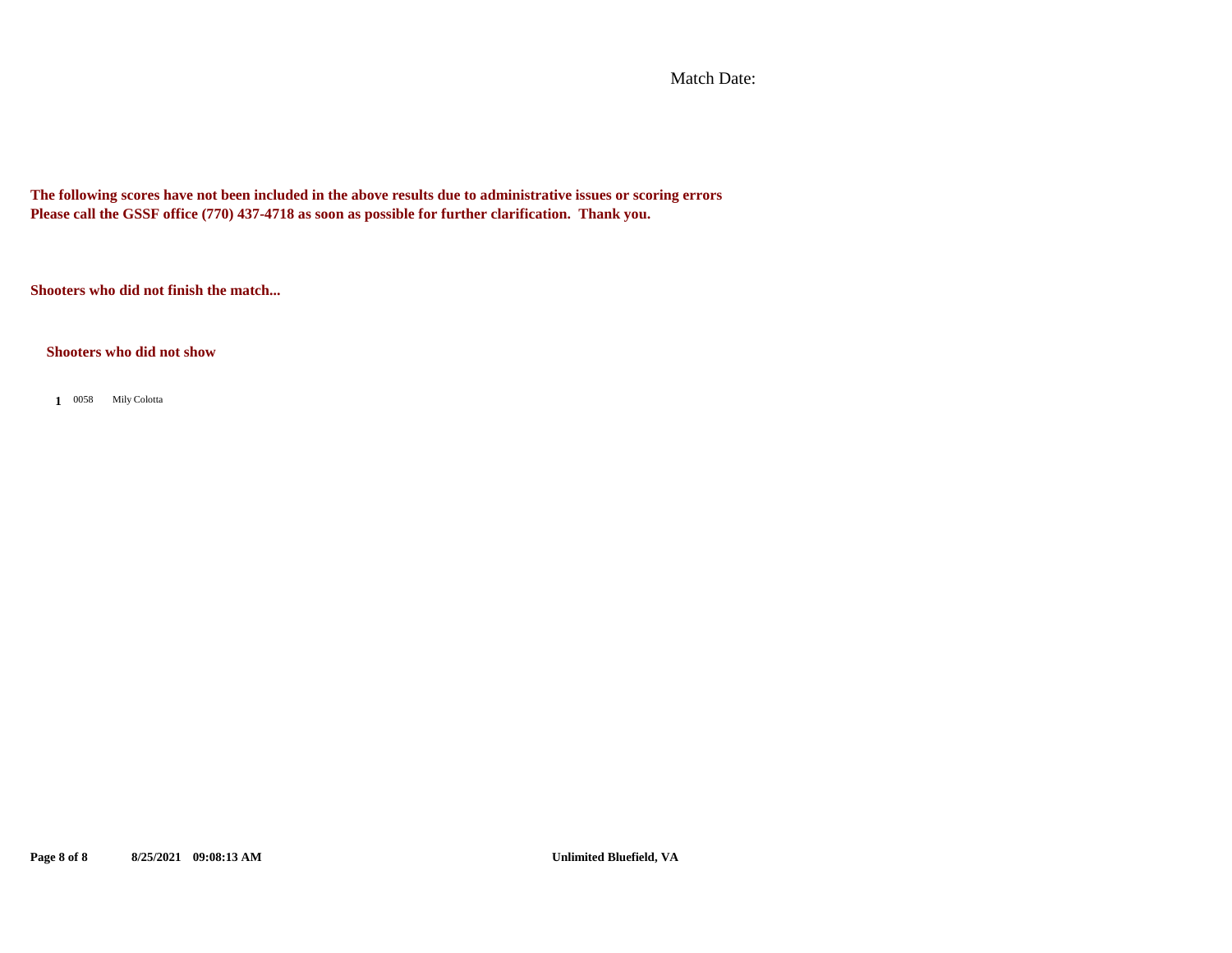# Final Civilian Rankings for the Virginia Ballistic Challenge III held at the Triangle Sportsmen's Club in Bluefield, VA

|                  | <b>ShooterEntry#/Name</b> | <b>Match</b> | 5 to Glock  |                            |       |             | <b>Glock</b> "M Totals |              | <b>Glock the PlatesTotals</b> |                             |       |                |                             |                            |
|------------------|---------------------------|--------------|-------------|----------------------------|-------|-------------|------------------------|--------------|-------------------------------|-----------------------------|-------|----------------|-----------------------------|----------------------------|
|                  |                           | <b>Total</b> | <b>Time</b> | Add'L Comb'<br><b>Time</b> |       | <b>Time</b> | <b>Time</b>            | Add'L Comb'd | <b>Time</b>                   | Add'L Comb'd<br><b>Time</b> |       |                | <b>Placing &amp; Prizes</b> | <b>Categories</b>          |
| $\mathbf{1}$     | 0200 Marcus Allison       | 73.11        | 26.21       | 7.00                       | 33.21 | 18.41       | $0.00\,$               | 18.41        | 21.49                         | 0.00                        | 21.49 | $\mathbf{1}$   | <b>Pistol Place</b>         |                            |
| $\boldsymbol{2}$ | 0235 David Gruver         | 75.68        | 23.25       | 2.00                       | 25.25 | 18.84       | 6.00                   | 24.84        | 25.59                         | 0.00                        | 25.59 | 2              | 100 Place                   | Super Senior               |
| $\boldsymbol{2}$ |                           | 75.68        | 23.25       | 2.00                       | 25.25 | 18.84       | 6.00                   | 24.84        | 25.59                         | 0.00                        | 25.59 |                | 75 Super Senior             | Super Senior               |
| 3                | 0302 Skyler Sallee        | 79.10        | 24.87       | 5.00                       | 29.87 | 22.52       | 4.00                   | 26.52        | 22.71                         | 0.00                        | 22.71 | 3              | 75 Place                    |                            |
| 4                | 0240 David Edwards        | 80.66        | 21.80       | 6.00                       | 27.80 | 21.38       | 3.00                   | 24.38        | 28.48                         | 0.00                        | 28.48 |                |                             |                            |
| 5                | 0190 Eric Russell         | 81.12        | 31.33       | 2.00                       | 33.33 | 21.79       | 4.00                   | 25.79        | 22.00                         | 0.00                        | 22.00 |                |                             |                            |
| 6                | 0083 David Jones          | 81.41        | 25.72       | 14.00                      | 39.72 | 22.36       | 0.00                   | 22.36        | 19.33                         | 0.00                        | 19.33 |                |                             |                            |
| 7                | 0025 Victor Harrelson     | 83.63        | 29.18       | 6.00                       | 35.18 | 24.68       | 4.00                   | 28.68        | 19.77                         | 0.00                        | 19.77 |                | 75 Senior                   | Senior                     |
| 8                | 0286 Katie Bernotsky      | 84.91        | 21.62       | 21.00                      | 42.62 | 17.83       | 6.00                   | 23.83        | 18.46                         | 0.00                        | 18.46 |                | 75 Adult Female             | <b>Adult Female</b>        |
| 9                | 0294 Tracy Scheffling     | 86.19        | 26.50       | 12.00                      | 38.50 | 22.42       | 2.00                   | 24.42        | 23.27                         | 0.00                        | 23.27 |                | 50 Random                   | Senior                     |
| 10               | 0157 JD Fairchild         | 86.66        | 20.55       | 15.00                      | 35.55 | 16.09       | 15.00                  | 31.09        | 20.02                         | 0.00                        | 20.02 |                |                             | Super Senior               |
| 11               | 0013 Wilson Brasington    | 87.03        | 25.06       | 8.00                       | 33.06 | 21.21       | 10.00                  | 31.21        | 22.76                         | 0.00                        | 22.76 |                |                             | Senior                     |
| 12               | 0228 Matthew Simpson      | 90.27        | 16.65       | 21.00                      | 37.65 | 13.91       | 16.00                  | 29.91        | 22.71                         | 0.00                        | 22.71 |                |                             |                            |
| 13               | 0161 Martha Goodfellow    | 91.81        | 29.42       | 12.00                      | 41.42 | 24.87       | 1.00                   | 25.87        | 24.52                         | 0.00                        | 24.52 |                |                             | Adult Female, Super Senior |
| 14               | 0293 Travis Prince        | 92.39        | 26.63       | 16.00                      | 42.63 | 20.98       | 4.00                   | 24.98        | 24.78                         | 0.00                        | 24.78 |                | 2 year membership rer       |                            |
| 15               | 0177 Marion Flournoy      | 99.51        | 27.91       | 12.00                      | 39.91 | 25.25       | 5.00                   | 30.25        | 29.35                         | 0.00                        | 29.35 |                |                             | Senior                     |
| 16               | 0156 David McNeil         | 100.14       | 30.56       | 9.00                       | 39.56 | 25.34       | 7.00                   | 32.34        | 28.24                         | 0.00                        | 28.24 |                |                             | Super Senior               |
| 17               | 0162 Donald Goodfellow    | 101.46       | 32.27       | 3.00                       | 35.27 | 29.43       | 4.00                   | 33.43        | 32.76                         | 0.00                        | 32.76 |                |                             | Super Senior               |
| 18               | 0109 Arlo Laughters       | 102.10       | 31.19       | 7.00                       | 38.19 | 24.46       | 3.00                   | 27.46        | 36.45                         | 0.00                        | 36.45 |                |                             |                            |
| 19               | 0239 Roy Hartman          | 106.11       | 32.02       | 10.00                      | 42.02 | 27.01       | 5.00                   | 32.01        | 32.08                         | 0.00                        | 32.08 |                |                             | Senior                     |
| 20               | 0123 Jon Dabareiner       | 107.13       | 27.97       | 20.00                      | 47.97 | 23.76       | 5.00                   | 28.76        | 30.40                         | 0.00                        | 30.40 | $\overline{4}$ | Pistol New Members I        |                            |
| 21               | 0053 Tim Daugherty        | 109.20       | 22.54       | 32.00                      | 54.54 | 20.37       | 7.00                   | 27.37        | 27.29                         | 0.00                        | 27.29 |                |                             |                            |
| 22               | 0122 Jerry Boggess        | 109.49       | 33.08       | 10.00                      | 43.08 | 30.41       | 7.00                   | 37.41        | 29.00                         | 0.00                        | 29.00 |                |                             |                            |
| 23               | 0237 Edward Zebedies Jr   | 111.49       | 30.69       | 4.00                       | 34.69 | 29.27       | 8.00                   | 37.27        | 39.53                         | 0.00                        | 39.53 |                | 75 Challenged               | Senior, Challenged         |
| 23               |                           | 111.49       | 30.69       | 4.00                       | 34.69 | 29.27       | 8.00                   | 37.27        | 39.53                         | 0.00                        | 39.53 |                | Pistol Random               | Senior, Challenged         |
| 24               | 0274 Jeff Binegar         | 114.96       | 17.39       | 39.00                      | 56.39 | 15.57       | 19.00                  | 34.57        | 24.00                         | 0.00                        | 24.00 |                |                             | Senior                     |
| 25               | 0093 Tommy Herman         | 115.53       | 28.78       | 25.00                      | 53.78 | 23.94       | 8.00                   | 31.94        | 29.81                         | 0.00                        | 29.81 |                |                             | Super Senior               |
| 26               | 0090 JP Jones Jr.         | 115.88       | 31.55       | 12.00                      | 43.55 | 26.23       | 11.00                  | 37.23        | 35.10                         | 0.00                        | 35.10 |                |                             | Super Senior               |
| 27               | 0253 Terry Owen           | 115.96       | 23.18       | 33.00                      | 56.18 | 20.75       | 11.00                  | 31.75        | 28.03                         | 0.00                        | 28.03 |                |                             | Senior                     |
| 28               | 0208 Michael Nichols      | 120.12       | 30.57       | 21.00                      | 51.57 | 22.20       | 16.00                  | 38.20        | 30.35                         | 0.00                        | 30.35 |                |                             |                            |
| 29               | 0158 Steven Hamm          | 124.46       | 25.89       | 34.00                      | 59.89 | 20.93       | 14.00                  | 34.93        | 29.64                         | $0.00\,$                    | 29.64 |                |                             | Senior                     |
| 30               | 0171 Raphael Sydnor       | 124.56       | 25.18       | 31.00                      | 56.18 | 24.15       | 5.00                   | 29.15        | 29.23                         | 10.00                       | 39.23 |                |                             |                            |
| 31               | 0073 Jamie Sue Sloan      | 124.79       | 37.53       | 12.00                      | 49.53 | 26.23       | 12.00                  | 38.23        | 37.03                         | 0.00                        | 37.03 |                | 50 Random                   | Adult Female, Super Senior |
| 32               | 0218 Cheryll Allison      | 125.36       | 21.38       | 25.00                      | 46.38 | 19.96       | 7.00                   | 26.96        | 32.02                         | 20.00                       | 52.02 |                |                             | <b>Adult Female</b>        |
| 33               | 0046 Zach Bass            | 127.19       | 24.78       | 24.00                      | 48.78 | 24.54       | 25.00                  | 49.54        | 28.87                         | 0.00                        | 28.87 |                |                             |                            |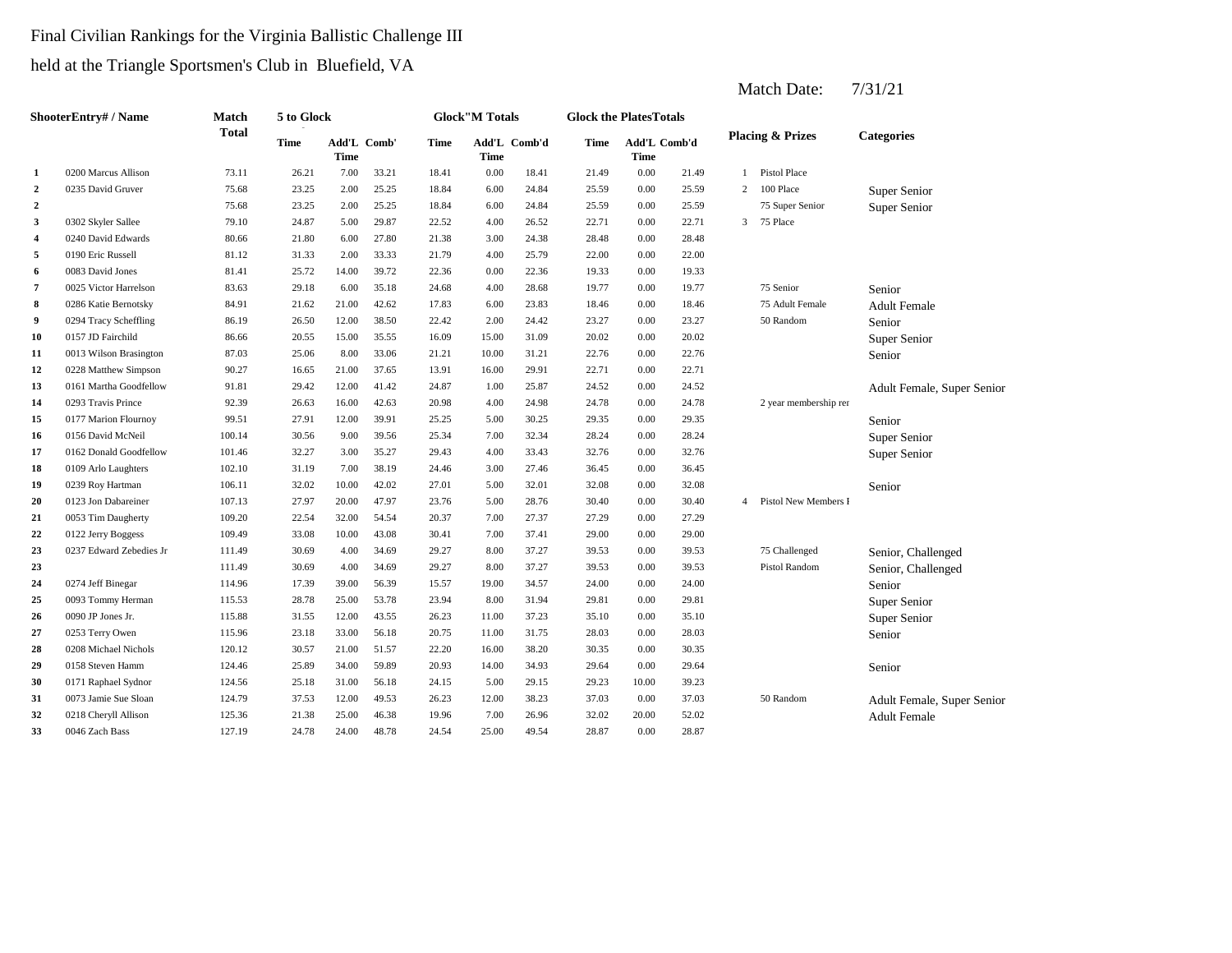| <b>ShooterEntry#/Name</b> | <b>Match</b>              | 5 to Glock   |             |             |              | <b>Glock</b> "M Totals |        | <b>Glock the PlatesTotals</b> |       |                             |        |                             |                            |
|---------------------------|---------------------------|--------------|-------------|-------------|--------------|------------------------|--------|-------------------------------|-------|-----------------------------|--------|-----------------------------|----------------------------|
|                           |                           | <b>Total</b> | <b>Time</b> | <b>Time</b> | Add'L Comb'  | <b>Time</b>            | Time   | Add'L Comb'd                  | Time  | Add'L Comb'd<br><b>Time</b> |        | <b>Placing &amp; Prizes</b> | <b>Categories</b>          |
| 34                        | 0042 Rusty Moomey         | 130.66       | 29.46       | 26.00       | 55.46        | 25.61                  | 13.00  | 38.61                         | 36.59 | $0.00\,$                    | 36.59  |                             | Super Senior               |
| 35                        | 0174 Michael Mahaney      | 133.95       | 25.21       | 16.00       | 41.21        | 23.71                  | 16.00  | 39.71                         | 33.03 | 20.00                       | 53.03  |                             |                            |
| 36                        | 0308 Daniel Nosse         | 141.63       | 30.79       | 24.00       | 54.79        | 29.50                  | 10.00  | 39.50                         | 37.34 | 10.00                       | 47.34  |                             |                            |
| 37                        | 0135 Joshua Thompson      | 144.15       | 29.29       | 23.00       | 52.29        | 20.31                  | 36.00  | 56.31                         | 35.55 | 0.00                        | 35.55  |                             |                            |
| 38                        | 0316 Brad Lowe            | 145.25       | 32.01       | 33.00       | 65.01        | 25.73                  | 17.00  | 42.73                         | 37.51 | $0.00\,$                    | 37.51  |                             |                            |
| 39                        | 0282 Mark Huth            | 150.05       | 21.90       | 21.00       | 42.90        | 18.93                  | 50.00  | 68.93                         | 38.22 | 0.00                        | 38.22  |                             | Super Senior               |
| 40                        | 0267 Brett Vance          | 153.31       | 26.98       | 47.00       | 73.98        | 23.93                  | 15.00  | 38.93                         | 30.40 | 10.00                       | 40.40  |                             |                            |
| 41                        | 0273 Philip Honaker       | 153.77       | 25.25       | 39.00       | 64.25        | 29.05                  | 18.00  | 47.05                         | 42.47 | $0.00\,$                    | 42.47  |                             |                            |
| 42                        | 0106 Tim Wilhelm          | 156.16       | 32.60       | 20.00       | 52.60        | 34.85                  | 9.00   | 43.85                         | 59.71 | $0.00\,$                    | 59.71  |                             | Super Senior               |
| 43                        | 0315 Anthony Ramella      | 156.29       | 25.85       | 45.00       | 70.85        | 15.76                  | 45.00  | 60.76                         | 24.68 | 0.00                        | 24.68  | 50 Random                   |                            |
| 44                        | 0165 James Dietz          | 156.39       | 31.47       | 23.00       | 54.47        | 27.74                  | 21.00  | 48.74                         | 43.18 | 10.00                       | 53.18  |                             | Super Senior               |
| 45                        | 0056 John Kreuz Jr.       | 158.80       | 47.52       | 28.00       | 75.52        | 37.34                  | 8.00   | 45.34                         | 37.94 | $0.00\,$                    | 37.94  |                             | Senior                     |
| 46                        | 0304 Matthew Farley       | 161.94       | 29.15       | 21.00       | 50.15        | 31.76                  | 24.00  | 55.76                         | 46.03 | 10.00                       | 56.03  |                             |                            |
| 47                        | 0183 Joseph McClung       | 163.31       | 32.72       | 26.00       | 58.72        | 25.30                  | 32.00  | 57.30                         | 47.29 | 0.00                        | 47.29  |                             | Super Senior               |
| 48                        | 0232 Kenneth Hedrick      | 178.36       | 24.19       | 41.00       | 65.19        | 20.44                  | 61.00  | 81.44                         | 31.73 | $0.00\,$                    | 31.73  |                             |                            |
| 49                        | 0072 Daniel Ryan          | 179.90       | 38.50       | 46.00       | 84.50        | 37.56                  | 16.00  | 53.56                         | 41.84 | 0.00                        | 41.84  |                             | Challenged, Super Senior   |
| 50                        | 0128 Brian Testerman      | 184.30       | 27.41       | 28.00       | 55.41        | 23.30                  | 5.00   | 28.30                         | 40.59 | 60.00                       | 100.59 |                             |                            |
| 51                        | 0318 Joel Balsley         | 197.22       | 28.23       | 41.00       | 69.23        | 24.57                  | 6.00   | 30.57                         | 57.42 | 40.00                       | 97.42  |                             |                            |
| 52                        | 0196 Zach Skigen          | 199.61       | 43.64       | 37.00       | 80.64        | 25.36                  | 19.00  | 44.36                         | 44.61 | 30.00                       | 74.61  | Pistol Random               |                            |
| 53                        | 0284 Paul Huebner Jr.     | 199.77       | 33.57       | 58.00       | 91.57        | 32.38                  | 26.00  | 58.38                         | 39.82 | 10.00                       | 49.82  |                             | Super Senior               |
| 54                        | 0065 Alexander Zager      | 208.85       | 56.08       | 17.00       | 73.08        | 41.69                  | 9.00   | 50.69                         | 55.08 | 30.00                       | 85.08  |                             |                            |
| 55                        | 0299 Jeffrey Sizemore     | 213.54       | 28.94       | 28.00       | 56.94        | 29.69                  | 7.00   | 36.69                         | 39.91 | 80.00                       | 119.91 |                             |                            |
| 56                        | 0011 Les Duncan           | 214.46       | 39.75       | 39.00       | 78.75        | 31.42                  | 22.00  | 53.42                         | 52.29 | 30.00                       | 82.29  | 50 Random                   | Super Senior               |
| 57                        | 0234 Troy Warfield        | 222.99       | 36.06       | 55.00       | 91.06        | 35.32                  | 24.00  | 59.32                         | 62.61 | 10.00                       | 72.61  | 75 Junior Male              | Junior Male                |
| 58                        | 0277 Christian Lowe       | 248.66       | 29.06       | 31.00       | 60.06        | 27.08                  | 27.00  | 54.08                         | 64.52 | 70.00                       | 134.52 |                             |                            |
| 59                        | 0134 Thomas Mansfield Jr. | 255.07       | 25.71       | 64.00       | 89.71        | 25.40                  | 37.00  | 62.40                         | 42.96 | 60.00                       | 102.96 |                             | Senior                     |
| 60                        | 0023 Frank Richardson II  | 278.26       | 33.43       | 40.00       | 73.43        | 28.57                  | 24.00  | 52.57                         | 72.26 | 80.00                       | 152.26 |                             | Super Senior               |
| 61                        | 0170 Jr Shull             | 286.15       | 34.57       | 56.00       | 90.57        | 37.74                  | 28.00  | 65.74                         | 69.84 | 60.00                       | 129.84 |                             | Senior                     |
| 62                        | 0312 Robert Rice Jr       | 287.90       | 23.62       | 59.00       | 82.62        | 22.42                  | 31.00  | 53.42                         | 41.86 | 110.00                      | 151.86 |                             |                            |
| 63                        | 0032 Greg Walker          | 288.77       | 25.22       | 31.00       | 56.22        | 20.89                  | 23.00  | 43.89                         | 58.66 | 130.00                      | 188.66 |                             |                            |
| 64                        | 0021 Eva Caramico         | 288.93       | 43.09       | 48.00       | 91.09        | 38.96                  | 15.00  | 53.96                         | 83.88 | 60.00                       | 143.88 |                             | Adult Female, Super Senior |
| 65                        | 0216 Billy Hamilton       | 291.94       | 26.59       | 66.00       | 92.59        | 25.63                  | 34.00  | 59.63                         | 69.72 | 70.00                       | 139.72 |                             | Super Senior               |
| 66                        | 0022 Frank Caramico       | 301.25       | 44.49       | 49.00       | 93.49        | 41.90                  | 58.00  | 99.90                         | 77.86 | 30.00                       | 107.86 |                             | Challenged, Super Senior   |
| 67                        | 0266 Bryan Endicott       | 303.30       | 14.88       | 63.00       | 77.88        | 15.29                  | 30.00  | 45.29                         | 40.13 | 140.00                      | 180.13 |                             |                            |
| 68                        | 0243 Eric Brown           | 318.12       | 27.05       | 65.00       | 92.05        | 21.32                  | 63.00  | 84.32                         | 51.75 | 90.00                       | 141.75 |                             |                            |
| 69                        | 0071 Franklin Huggins     | 336.90       | 22.97       | 111.00      | 133.97       | 18.21                  | 72.00  | 90.21                         | 52.72 | 60.00                       | 112.72 |                             | Senior                     |
| 70                        | 0186 Evan Quigley         | 362.76       | 34.40       | 107.00      | 141.40       | 24.67                  | 109.00 | 133.67                        | 57.69 | 30.00                       | 87.69  |                             |                            |
| 71                        | 0288 James Graham         | 372.54       | 45.05       |             | 92.00 137.05 | 27.34                  | 28.00  | 55.34                         | 80.15 | 100.00                      | 180.15 |                             | Super Senior               |
| 72                        | 0069 Truitt Mallory       | 380.69       | 37.47       |             | 74.00 111.47 | 33.54                  | 48.00  | 81.54                         | 97.68 | 90.00                       | 187.68 |                             | Super Senior               |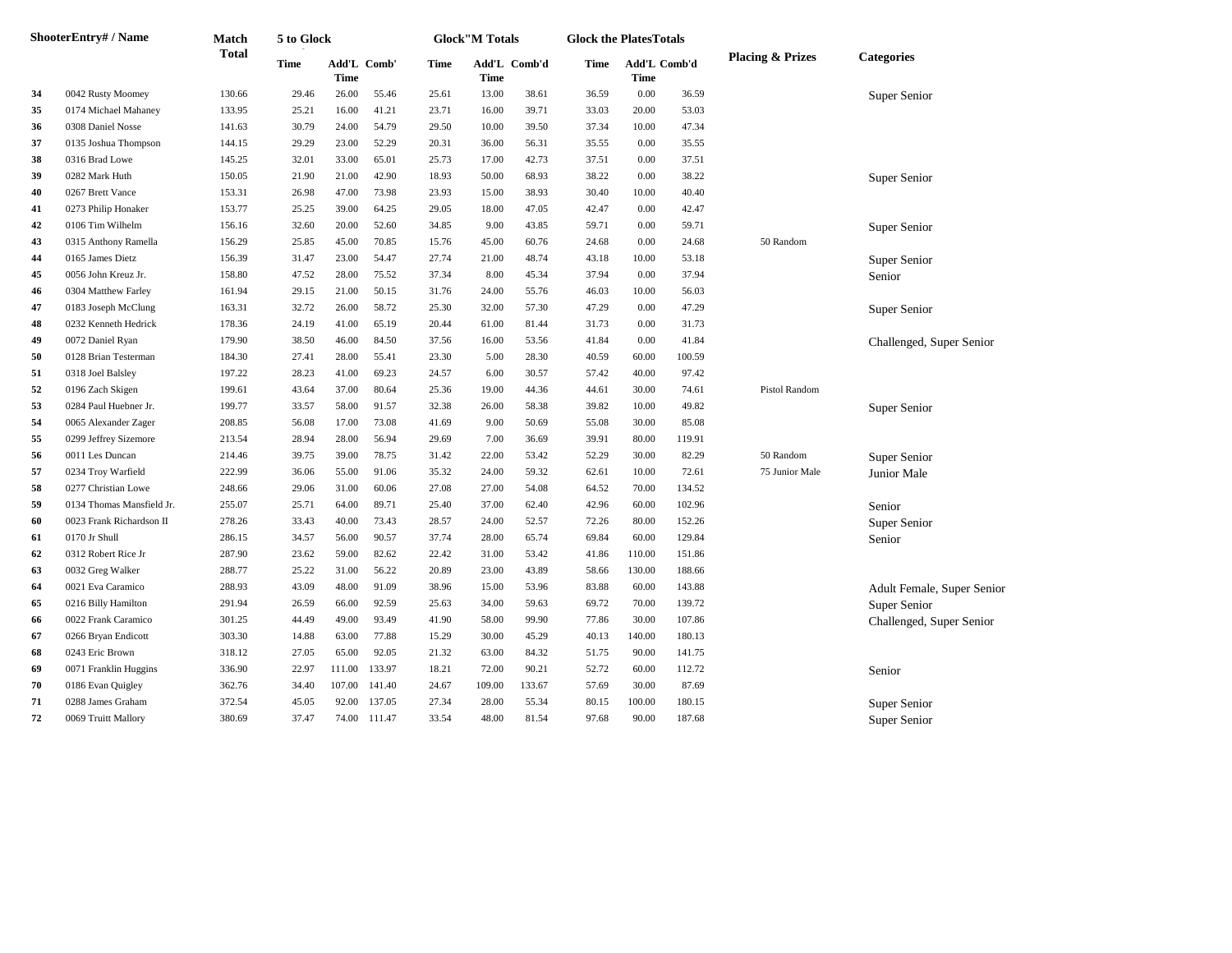|    | <b>ShooterEntry#/Name</b> | <b>Match</b> | 5 to Glock  |               |        |       | <b>Glock</b> "M Totals |              | <b>Glock the Plates Totals</b> |                                    |        |                             |                     |
|----|---------------------------|--------------|-------------|---------------|--------|-------|------------------------|--------------|--------------------------------|------------------------------------|--------|-----------------------------|---------------------|
|    |                           | <b>Total</b> | <b>Time</b> | Add'L<br>Time | Comb'  | Time  | Time                   | Add'L Comb'd | <b>Time</b>                    | <b>Add'L Comb'd</b><br><b>Time</b> |        | <b>Placing &amp; Prizes</b> | <b>Categories</b>   |
| 73 | 0231 Mark McCandlish      | 381.62       | 33.54       | 117.00        | 150.54 | 46.36 | 49.00                  | 95.36        | 75.72                          | 60.00                              | 135.72 |                             |                     |
| 74 | 0337 David Greene         | 389.02       | 24.17       | 83.00         | 107.17 | 22.04 | 50.00                  | 72.04        | 49.81                          | 160.00                             | 209.81 |                             |                     |
| 75 | 0076 Burke Jessee         | 403.72       | 43.62       | 124.00        | 167.62 | 42.85 | 15.00                  | 57.85        | 68.25                          | 110.00                             | 178.25 |                             | Super Senior        |
| 76 | 0322 Catherine Weaver     | 493.63       | 33.66       | 127.00        | 160.66 | 34.94 | 16.00                  | 50.94        | 82.03                          | 200.00                             | 282.03 |                             | <b>Adult Female</b> |
| 77 | 0257 Clint Smith          | 537.76       | 50.15       | 102.00        | 152.15 | 49.42 | 45.00                  | 94.42        | 81.19                          | 210.00                             | 291.19 |                             | Challenged          |
| 78 | 0150 Tyler Martin         | 551.83       | 37.09       | 151.00        | 188.09 | 34.75 | 83.00                  | 117.75       | 85.99                          | 160.00                             | 245.99 |                             |                     |
| 79 | 0221 Kennedy Price        | 664.42       | 40.29       | 210.00        | 250.29 | 39.09 | 80.00                  | 119.09       | 85.04                          | 210.00                             | 295.04 | 75 Junior Female            | Junior Female       |
| 80 | 0280 Caleb Roberts        | 700.58       | 299.97      | 300.00        | 599.97 | 18.13 | 26.00                  | 44.13        | 46.48                          | 10.00                              | 56.48  |                             | Junior Male         |
| 81 | 0326 John Mahoney         | 1,323.57     | 299.97      | 300.00        | 599.97 | 51.64 | 32.00                  | 83.64        | 399.96                         | 240.00                             | 639.96 |                             | Super Senior        |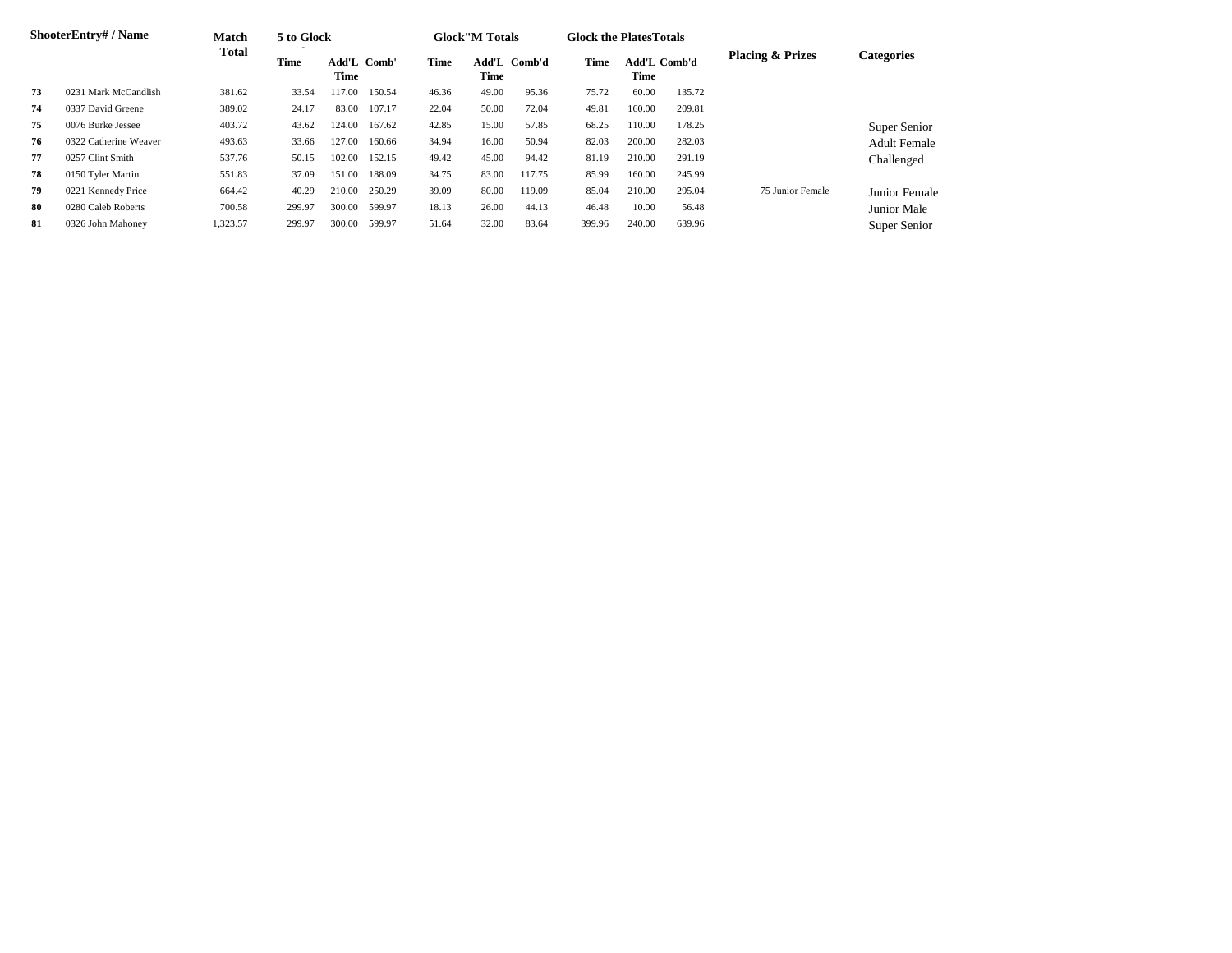# Final Competition Rankings for the Virginia Ballistic Challenge III held at the Triangle Sportsmen's Club in Bluefield, VA

|                         | <b>ShooterEntry#/Name</b> | <b>Match</b> | 5 to Glock  |             |             |             | <b>Glock</b> "M Totals |              | <b>Glock the PlatesTotals</b> |                             |       |                |                             |
|-------------------------|---------------------------|--------------|-------------|-------------|-------------|-------------|------------------------|--------------|-------------------------------|-----------------------------|-------|----------------|-----------------------------|
|                         |                           | <b>Total</b> | <b>Time</b> | <b>Time</b> | Add'L Comb' | <b>Time</b> | <b>Time</b>            | Add'L Comb'd | <b>Time</b>                   | Add'L Comb'd<br><b>Time</b> |       |                | <b>Placing &amp; Prizes</b> |
| $\mathbf{1}$            | 0061 Tony Boone*          | 48.95        | 19.81       | 0.00        | 19.81       | 15.18       | 0.00                   | 15.18        | 13.96                         | $0.00\,$                    | 13.96 | 1              | Pistol MatchMeister         |
| $\mathbf{2}$            | 0003 Thomas Fariss*       | 56.70        | 17.45       | 6.00        | 23.45       | 13.30       | 4.00                   | 17.30        | 15.95                         | 0.00                        | 15.95 |                | Pistol Place                |
| 3                       | 0028 Harry Russell*       | 56.83        | 20.18       | 1.00        | 21.18       | 15.96       | 5.00                   | 20.96        | 14.69                         | 0.00                        | 14.69 | 2              | 100 Place                   |
| $\overline{\mathbf{4}}$ | 0038 John Farrar*         | 57.76        | 17.98       | 7.00        | 24.98       | 13.65       | 4.00                   | 17.65        | 15.13                         | 0.00                        | 15.13 |                |                             |
| 5                       | 0016 Rodney Leeber*       | 62.17        | 20.36       | 8.00        | 28.36       | 15.06       | 2.00                   | 17.06        | 16.75                         | 0.00                        | 16.75 |                | 50 Random                   |
| 6                       | 0182 Jordan Horrocks*     | 64.11        | 18.44       | 3.00        | 21.44       | 15.21       | 7.00                   | 22.21        | 20.46                         | 0.00                        | 20.46 |                |                             |
| 7                       | 0264 Kevin Hale           | 70.85        | 19.42       | 7.00        | 26.42       | 18.71       | 4.00                   | 22.71        | 21.72                         | 0.00                        | 21.72 |                | 1 Pistol Place              |
| 8                       | 0103 Jim Montgomery*      | 73.57        | 22.83       | 4.00        | 26.83       | 18.55       | 8.00                   | 26.55        | 20.19                         | 0.00                        | 20.19 |                |                             |
| 9                       | 0229 Matthew Simpson*     | 74.42        | 15.16       | 19.00       | 34.16       | 13.90       | 8.00                   | 21.90        | 18.36                         | 0.00                        | 18.36 |                |                             |
| 10                      | 0241 David Edwards        | 75.36        | 24.12       | 5.00        | 29.12       | 20.89       | 3.00                   | 23.89        | 22.35                         | 0.00                        | 22.35 |                | 2 100 Place                 |
| 11                      | 0173 Maddie Mahaney*      | 76.16        | 21.00       | 12.00       | 33.00       | 17.50       | 5.00                   | 22.50        | 20.66                         | 0.00                        | 20.66 |                |                             |
| 12                      | 0047 James Garner*        | 76.91        | 18.24       | 7.00        | 25.24       | 14.79       | 15.00                  | 29.79        | 21.88                         | 0.00                        | 21.88 |                |                             |
| 13                      | 0154 Charles Chiao        | 85.03        | 22.92       | 14.00       | 36.92       | 20.02       | 3.00                   | 23.02        | 25.09                         | 0.00                        | 25.09 | $\mathfrak{Z}$ | 75 Place                    |
| 14                      | 0014 Wilson Brasington    | 86.02        | 26.80       | 11.00       | 37.80       | 21.12       | 7.00                   | 28.12        | 20.10                         | 0.00                        | 20.10 |                |                             |
| 15                      | 0043 Ken Clark*           | 87.20        | 16.11       | 23.00       | 39.11       | 14.78       | 9.00                   | 23.78        | 24.31                         | 0.00                        | 24.31 |                |                             |
| 16                      | 0291 Shannon Prince*      | 87.31        | 26.45       | 16.00       | 42.45       | 17.99       | 6.00                   | 23.99        | 20.87                         | 0.00                        | 20.87 |                |                             |
| 17                      | 0116 Charles Fordham*     | 90.21        | 22.21       | 11.00       | 33.21       | 19.00       | 10.00                  | 29.00        | 28.00                         | 0.00                        | 28.00 |                |                             |
| 18                      | 0144 Judith Gallion*      | 90.92        | 20.20       | 14.00       | 34.20       | 22.62       | 10.00                  | 32.62        | 24.10                         | 0.00                        | 24.10 |                |                             |
| 19                      | 0320 Joel Balsley         | 92.35        | 27.26       | 9.00        | 36.26       | 21.96       | 6.00                   | 27.96        | 28.13                         | 0.00                        | 28.13 |                |                             |
| 20                      | 0202 Marcus Allison       | 93.34        | 26.44       | 22.00       | 48.44       | 18.88       | 4.00                   | 22.88        | 22.02                         | 0.00                        | 22.02 |                |                             |
| 21                      | 0324 Brian Testerman      | 94.38        | 19.48       | 22.00       | 41.48       | 21.60       | 8.00                   | 29.60        | 23.30                         | 0.00                        | 23.30 |                |                             |
| 22                      | 0303 Skyler Sallee        | 95.88        | 28.01       | 7.00        | 35.01       | 25.01       | 12.00                  | 37.01        | 23.86                         | 0.00                        | 23.86 |                |                             |
| 23                      | 0260 Justin McCulley      | 95.91        | 25.02       | 14.00       | 39.02       | 20.58       | 13.00                  | 33.58        | 23.31                         | 0.00                        | 23.31 |                |                             |
| 24                      | 0330 Thomas Mansfield Jr. | 96.12        | 24.81       | 7.00        | 31.81       | 24.26       | 11.00                  | 35.26        | 29.05                         | 0.00                        | 29.05 |                |                             |
| 25                      | 0094 Ronald Young* Jr.    | 99.32        | 28.45       | 9.00        | 37.45       | 25.15       | 2.00                   | 27.15        | 34.72                         | 0.00                        | 34.72 |                |                             |
| 26                      | 0207 Josh Borczak         | 100.58       | 27.51       | 16.00       | 43.51       | 19.97       | 7.00                   | 26.97        | 30.10                         | 0.00                        | 30.10 |                |                             |
| 27                      | 0137 Tim Honaker          | 103.19       | 22.15       | 27.00       | 49.15       | 19.91       | 3.00                   | 22.91        | 31.13                         | 0.00                        | 31.13 |                |                             |
| 28                      | 0179 Marion Flournoy      | 104.83       | 26.20       | 26.00       | 52.20       | 25.95       | 4.00                   | 29.95        | 22.68                         | 0.00                        | 22.68 |                |                             |
| 29                      | 0007 Robert Temple        | 106.02       | 32.68       | 5.00        | 37.68       | 28.41       | 6.00                   | 34.41        | 33.93                         | 0.00                        | 33.93 |                |                             |
| 30                      | 0275 Jeff Binegar         | 108.20       | 15.50       | 23.00       | 38.50       | 12.11       | 22.00                  | 34.11        | 25.59                         | 10.00                       | 35.59 |                |                             |
| 31                      | 0325 Steven Hamm          | 108.32       | 25.83       | 15.00       | 40.83       | 21.26       | 22.00                  | 43.26        | 24.23                         | 0.00                        | 24.23 |                |                             |
| 32                      | 0112 Arlo Laughters       | 110.50       | 39.04       | 4.00        | 43.04       | 22.69       | 10.00                  | 32.69        | 34.77                         | 0.00                        | 34.77 |                |                             |
| 33                      | 0310 Chris Jones          | 115.25       | 22.72       | 10.00       | 32.72       | 21.77       | 5.00                   | 26.77        | 25.76                         | 30.00                       | 55.76 |                |                             |
| 34                      | 0212 Eric Curry*          | 116.73       | 25.07       | 29.00       | 54.07       | 19.98       | 13.00                  | 32.98        | 29.68                         | 0.00                        | 29.68 |                |                             |
| 35                      | 0317 Brad Lowe            | 125.19       | 31.81       | 17.00       | 48.81       | 25.36       | 25.00                  | 50.36        | 26.02                         | 0.00                        | 26.02 |                |                             |
|                         |                           |              |             |             |             |             |                        |              |                               |                             |       |                |                             |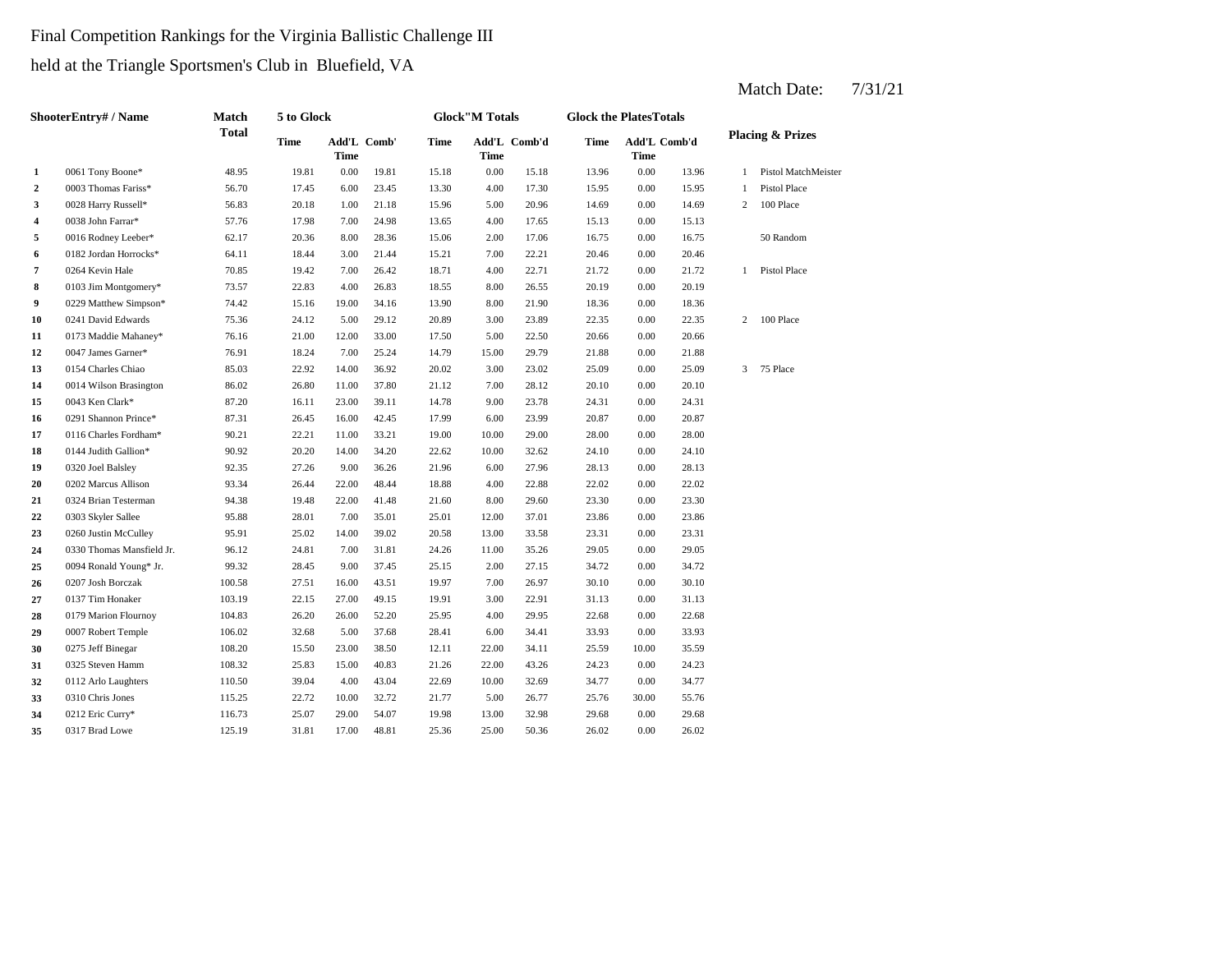|    | ShooterEntry# / Name     | <b>Match</b> | 5 to Glock  |             |             |             | <b>Glock"M Totals</b> |              | <b>Glock the PlatesTotals</b> |                             |        |                             |
|----|--------------------------|--------------|-------------|-------------|-------------|-------------|-----------------------|--------------|-------------------------------|-----------------------------|--------|-----------------------------|
|    |                          | <b>Total</b> | <b>Time</b> | <b>Time</b> | Add'L Comb' | <b>Time</b> | <b>Time</b>           | Add'L Comb'd | <b>Time</b>                   | Add'L Comb'd<br><b>Time</b> |        | <b>Placing &amp; Prizes</b> |
| 36 | 0270 Kennith Modica      | 126.86       | 30.94       | 24.00       | 54.94       | 28.47       | 11.00                 | 39.47        | 32.45                         | 0.00                        | 32.45  |                             |
| 37 | 0189 William Yelton      | 131.38       | 24.72       | 29.00       | 53.72       | 19.44       | 32.00                 | 51.44        | 26.22                         | 0.00                        | 26.22  | 2 year membership rer       |
| 38 | 0194 Terry Russell       | 136.38       | 33.03       | 11.00       | 44.03       | 29.03       | 9.00                  | 38.03        | 44.32                         | 10.00                       | 54.32  |                             |
| 39 | 0012 Les Duncan          | 138.45       | 31.45       | 19.00       | 50.45       | 29.65       | 12.00                 | 41.65        | 46.35                         | 0.00                        | 46.35  |                             |
| 40 | 0334 James Wallis* Jr.   | 139.78       | 37.07       | 17.00       | 54.07       | 28.62       | 22.00                 | 50.62        | 35.09                         | 0.00                        | 35.09  |                             |
| 41 | 0298 Luke Appell         | 141.30       | 26.59       | 8.00        | 34.59       | 26.74       | 3.00                  | 29.74        | 36.97                         | 40.00                       | 76.97  |                             |
| 42 | 0305 Matthew Farley      | 142.26       | 29.63       | 24.00       | 53.63       | 33.86       | 13.00                 | 46.86        | 41.77                         | 0.00                        | 41.77  |                             |
| 43 | 0329 Julie Hartley       | 146.15       | 25.89       | 25.00       | 50.89       | 28.76       | 7.00                  | 35.76        | 49.50                         | 10.00                       | 59.50  |                             |
| 44 | 0254 Terry Owen          | 151.45       | 24.54       | 17.00       | 41.54       | 19.39       | 27.00                 | 46.39        | 43.52                         | 20.00                       | 63.52  |                             |
| 45 | 0272 Joe Modica          | 155.62       | 31.81       | 23.00       | 54.81       | 27.45       | 17.00                 | 44.45        | 46.36                         | 10.00                       | 56.36  | 2 year membership rer       |
| 46 | 0313 Robert Rice Jr      | 164.37       | 25.47       | 36.00       | 61.47       | 24.46       | 15.00                 | 39.46        | 33.44                         | 30.00                       | 63.44  |                             |
| 47 | 0108 Tim Wilhelm         | 164.82       | 37.36       | 31.00       | 68.36       | 35.40       | 6.00                  | 41.40        | 55.06                         | 0.00                        | 55.06  | 50 Random                   |
| 48 | 0222 David Gilstrap      | 164.94       | 31.09       | 26.00       | 57.09       | 26.45       | 13.00                 | 39.45        | 48.40                         | 20.00                       | 68.40  |                             |
| 49 | 0205 Benjamin Zager      | 175.58       | 20.53       | 22.00       | 42.53       | 17.14       | 16.00                 | 33.14        | 49.91                         | 50.00                       | 99.91  |                             |
| 50 | 0300 Jeffrey Sizemore    | 185.66       | 27.55       | 37.00       | 64.55       | 29.13       | 16.00                 | 45.13        | 25.98                         | 50.00                       | 75.98  |                             |
| 51 | 0140 Kenneth Kerr        | 192.56       | 33.56       | 26.00       | 59.56       | 36.63       | 23.00                 | 59.63        | 53.37                         | 20.00                       | 73.37  |                             |
| 52 | 0024 Frank Richardson II | 229.19       | 32.09       | 39.00       | 71.09       | 27.24       | 17.00                 | 44.24        | 73.86                         | 40.00                       | 113.86 |                             |
| 53 | 0307 James Shurm         | 235.07       | 23.36       | 37.00       | 60.36       | 20.36       | 33.00                 | 53.36        | 51.35                         | 70.00                       | 121.35 |                             |
| 54 | 0223 Nicole Gilstrap     | 256.41       | 26.35       | 83.00       | 109.35      | 30.41       | 30.00                 | 60.41        | 66.65                         | 20.00                       | 86.65  |                             |
| 55 | 0070 Truitt Mallory      | 297.16       | 35.31       | 40.00       | 75.31       | 33.10       | 23.00                 | 56.10        | 85.75                         | 80.00                       | 165.75 | 2 year membership rer       |
| 56 | 0217 Billy Hamilton      | 300.46       | 25.28       | 41.00       | 66.28       | 31.89       | 24.00                 | 55.89        | 78.29                         | 100.00                      | 178.29 |                             |
| 57 | 0033 Greg Walker         | 312.15       | 26.95       | 48.00       | 74.95       | 20.28       | 22.00                 | 42.28        | 64.92                         | 130.00                      | 194.92 |                             |
| 58 | 0077 Burke Jessee        | 320.44       | 44.57       | 69.00       | 113.57      | 44.78       | 41.00                 | 85.78        | 71.09                         | 50.00                       | 121.09 |                             |
| 59 | 0198 Zach Skigen         | 337.95       | 41.95       | 32.00       | 73.95       | 24.11       | 17.00                 | 41.11        | 82.89                         | 140.00                      | 222.89 |                             |
| 60 | 0323 Catherine Weaver    | 379.62       | 34.84       | 96.00       | 130.84      | 43.80       | 19.00                 | 62.80        | 75.98                         | 110.00                      | 185.98 |                             |
| 61 | 0338 David Greene        | 397.48       | 24.77       | 73.00       | 97.77       | 25.94       | 30.00                 | 55.94        | 53.77                         | 190.00                      | 243.77 |                             |
| 62 | 0328 John Mahoney        | 907.44       | 54.42       | 68.00       | 122.42      | 299.97      | 270.00                | 569.97       | 95.05                         | 120.00                      | 215.05 |                             |
| 63 | 0281 Caleb Roberts       | 1,277.27     | 21.34       | 46.00       | 67.34       | 299.97      | 270.00                | 569.97       | 399.96                        | 240.00                      | 639.96 |                             |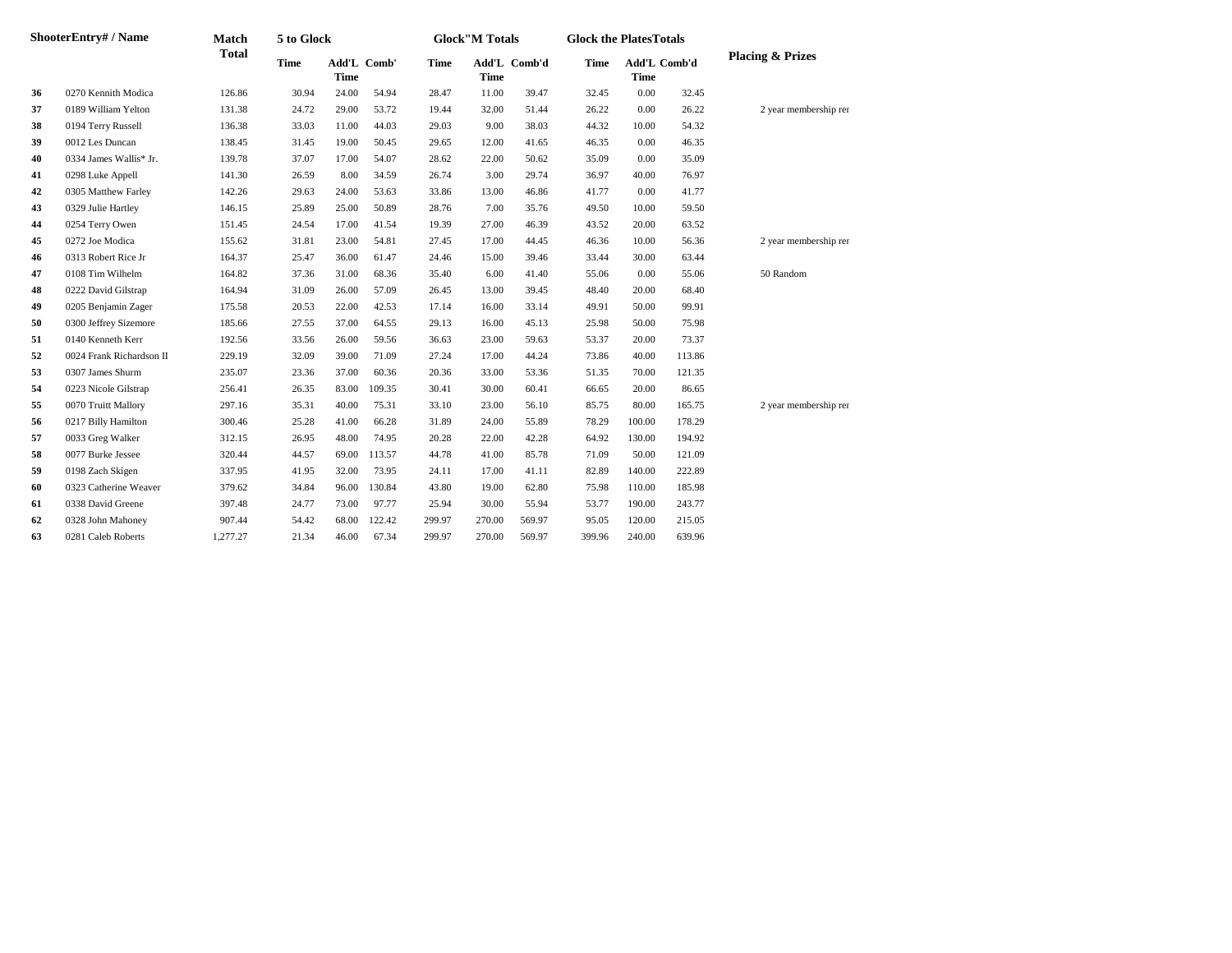## Final Guardian Rankings for the Virginia Ballistic Challenge III held at the Triangle Sportsmen's Club in Bluefield, VA

**2** 0031 Benjamin Chisom 75.25 25.10 11.00 36.10 15.90 4.00 19.90 19.25 0.00 **3** 0206 Josh Borczak 82.83 24.39 10.00 34.39 19.27 3.00 22.27 26.17 **4** 12.00 25.54 0136 Tim Honaker 86.90 21.72 9.00 30.72 18.64 **5** 18.00 26.71 0151 Charles Chiao 91.38 22.95 6.00 28.95 **6** 0224 Cheryl Morris 94.59 25.76 12.00 37.76 29.18 4.00 33.18 23.65 **7** 0246 Richard Bryson 107.13 25.94 23.00 48.94 26.53 2.00 28.53 29.66 **8** 12.00 28.46 0233 Joseph Warfield 107.33 23.69 23.00 46.69 20.18 **9** 0247 Matthew Remines 110.54 20.02 35.00 55.02 20.28 3.00 23.28 32.24 **10** 0297 Luke Appell **110.72** 25.86 16.00 41.86 26.66 12.00 38.66 30.20 0.00 **11** 0226 Daniel Miller **113.32** 25.65 12.00 37.65 27.30 7.00 34.30 41.37 0.00 41.37 **12** 19.00 30.03 0203 Benjamin Zager 115.13 21.50 22.00 43.50 22.60 **13** 0079 John McNamara 121.10 30.65 22.00 52.65 26.74 7.00 33.74 34.71 **14** 0064 Jacob Chisom 122.50 48.05 4.00 52.05 25.46 10.00 35.46 34.99 **15** 0006 Robert Temple 135.30 36.48 21.00 57.48 25.66 3.00 28.66 39.16 **16** 0306 James Shurm 171.49 28.73 30.00 58.73 27.05 23.00 50.05 42.71 **17** 0258 Justin McCulley 180.84 21.57 52.00 73.57 20.40 16.00 36.40 40.87 **18 18 139** Kenneth Kerr **189.79 189.79 14.00 14.00 16.36 131.36 131.36 5.00 36.36 166.47 40.00 19** 0050 Robert Hoge 202.13 31.30 52.00 83.30 25.87 15.00 40.87 47.96 30.00 **20** 0193 Terry Russell 206.07 36.10 31.00 67.10 26.56 11.00 37.56 51.41 **21** 0220 Krystal Collins 222.63 54.11 26.00 80.11 53.73 9.00 62.73 79.79 **22** 39.00 50.73 0164 William Mullins 235.03 24.50 37.00 61.50 23.80 62.80 **23** 69.00 104.19 50.04 69.00 50.04 237.88 41.65 42.00 83.65 35.19 69.00 104.19 50.04 6.00 **24** 0249 Richard Gellner Jr 247.97 29.86 105.00 134.86 24.46 32.00 56.46 46.65 10.00 **25** 8.00 78.67 0251 Virgil Phillips 249.15 38.22 87.00 125.22 37.26 45.26 0.00 78.67 **26** 0163 Nathanial Hoge 252.52 21.62 31.00 52.62 19.43 50.00 69.43 40.47 **27** 4.00 53.02 86.76 70.00 156.76 0120 Stephen Glass 313.52 72.74 31.00 103.74 49.02 69.43 90.00 130.47 Challenged 56.65 50.04 Super Senior 60.00 110.73 0.00 79.79 Guardian Female 50.00 101.41 Super Senior 77.96 75 Challenged Senior, Challenged 106.47 Super Senior 30.00 70.87 50.05 42.71 20.00 62.71 10.00 49.16 75 Super Senior Super Senior 35.46 0.00 34.99 0.00 34.71 2 year membership renewal 2 41.60 30.03 0.00 30.03 30.20 0.00 32.24 32.18 0.00 28.46 26.53 2.00 28.53 29.66 0.00 29.66 33.18 0.00 23.65 75 Guardian Female Guardian Female 17.72 35.72 0.00 26.71 30.64 0.00 25.54 75 Senior Senior 0.00 26.17 3 75 Place 19.25 2 100 Place 1 Pistol Place **1** 0262 Kevin Hale 74.36 18.85 7.00 25.85 17.53 9.00 26.53 21.98 0.00 21.98 **Categories Time Add'L Time** Add'L Comb' **Time Add'L Comb'd Time Add'L Time Time** Add'L Comb'd **ShooterEntry# / Name Match Total 5 to Glock Time Glock"M Totals Glock the PlatesTotals Placing & Prizes**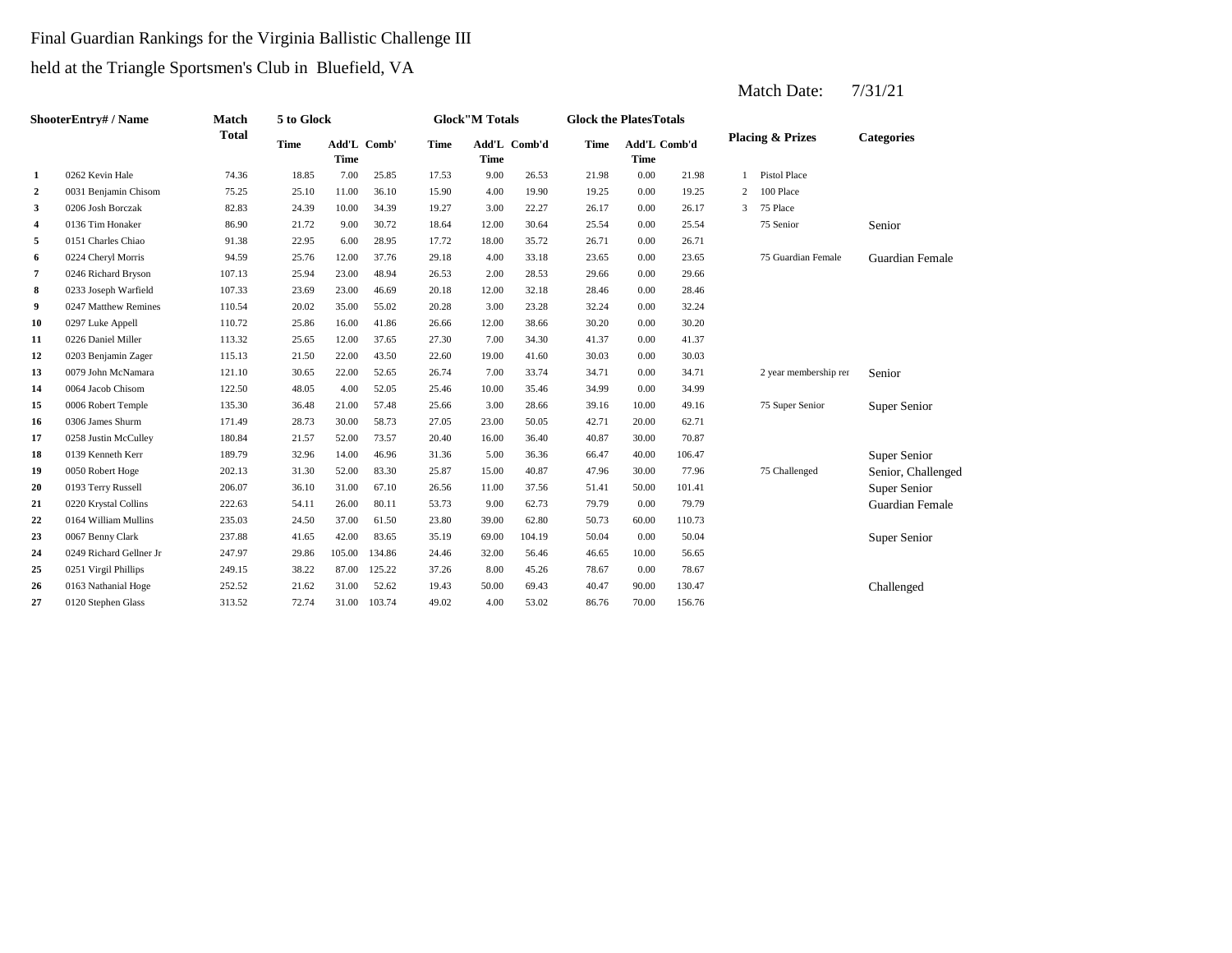# Final Heavy Metal Rankings for the Virginia Ballistic Challenge III held at the Triangle Sportsmen's Club in Bluefield, VA

| ShooterEntry# / Name    |                       | Match        | 5 to Glock  |             |             |             | <b>Glock</b> "M Totals |              |             | <b>Glock the PlatesTotals</b> |       |                |                             |
|-------------------------|-----------------------|--------------|-------------|-------------|-------------|-------------|------------------------|--------------|-------------|-------------------------------|-------|----------------|-----------------------------|
|                         |                       | <b>Total</b> | <b>Time</b> | <b>Time</b> | Add'L Comb' | <b>Time</b> | <b>Time</b>            | Add'L Comb'd | <b>Time</b> | Add'L Comb'd<br><b>Time</b>   |       |                | <b>Placing &amp; Prizes</b> |
| 1                       | 0119 Thomas Fariss*   | 55.44        | 15.38       | 9.00        | 24.38       | 14.32       | 3.00                   | 17.32        | 13.74       | 0.00                          | 13.74 |                |                             |
| $\overline{2}$          | 0063 Tony Boone*      | 61.42        | 22.46       | 4.00        | 26.46       | 18.46       | 2.00                   | 20.46        | 14.50       | 0.00                          | 14.50 |                |                             |
| 3                       | 0100 Kenneth McCune*  | 63.26        | 19.90       | 8.00        | 27.90       | 16.21       | 2.00                   | 18.21        | 17.15       | 0.00                          | 17.15 |                | 1 Pistol Place              |
| $\overline{\mathbf{4}}$ | 0041 John Farrar*     | 64.41        | 17.67       | 10.00       | 27.67       | 14.72       | 6.00                   | 20.72        | 16.02       | 0.00                          | 16.02 |                |                             |
| 5                       | 0265 Kevin Hale*      | 64.52        | 20.41       | 5.00        | 25.41       | 16.51       | 3.00                   | 19.51        | 19.60       | 0.00                          | 19.60 |                |                             |
| 6                       | 0105 Jim Montgomery*  | 67.10        | 24.46       | 4.00        | 28.46       | 19.01       | 1.00                   | 20.01        | 18.63       | 0.00                          | 18.63 |                |                             |
| 7                       | 0098 Eli Colotta*     | 71.54        | 21.38       | 8.00        | 29.38       | 18.40       | 7.00                   | 25.40        | 16.76       | 0.00                          | 16.76 |                |                             |
| 8                       | 0118 Charles Fordham* | 71.67        | 22.32       | 5.00        | 27.32       | 20.57       | 2.00                   | 22.57        | 21.78       | 0.00                          | 21.78 |                |                             |
| 9                       | 0089 John Jones* III  | 71.84        | 19.27       | 13.00       | 32.27       | 16.22       | 6.00                   | 22.22        | 17.35       | 0.00                          | 17.35 |                | 50 Random                   |
| 10                      | 0215 Eric Curry*      | 78.27        | 24.15       | 9.00        | 33.15       | 20.05       | 2.00                   | 22.05        | 23.07       | 0.00                          | 23.07 |                |                             |
| 11                      | 0086 David Jones      | 84.63        | 28.88       | 7.00        | 35.88       | 24.36       | 5.00                   | 29.36        | 19.39       | 0.00                          | 19.39 | $\mathbf{1}$   | Pistol Place                |
| 12                      | 0292 Shannon Prince*  | 85.83        | 24.63       | 5.00        | 29.63       | 20.29       | 13.00                  | 33.29        | 22.91       | 0.00                          | 22.91 |                | 2 year membership rer       |
| 13                      | 0027 Victor Harrelson | 86.06        | 32.30       | 2.00        | 34.30       | 26.35       | 3.00                   | 29.35        | 22.41       | 0.00                          | 22.41 | $\overline{2}$ | 100 Place                   |
| 14                      | 0155 Charles Chiao    | 91.00        | 28.37       | 13.00       | 41.37       | 20.37       | 5.00                   | 25.37        | 24.26       | 0.00                          | 24.26 |                | 50 Random                   |
| 14                      |                       | 91.00        | 28.37       | 13.00       | 41.37       | 20.37       | 5.00                   | 25.37        | 24.26       | 0.00                          | 24.26 | $\mathfrak{Z}$ | 75 Place                    |
| 15                      | 0147 Judith Gallion*  | 98.31        | 21.85       | 13.00       | 34.85       | 18.50       | 14.00                  | 32.50        | 30.96       | 0.00                          | 30.96 |                | 50 Random                   |
| 16                      | 0055 Michael Wilson*  | 99.59        | 22.92       | 24.00       | 46.92       | 19.62       | 6.00                   | 25.62        | 27.05       | 0.00                          | 27.05 |                |                             |
| 17                      | 0130 Brian Testerman  | 102.03       | 30.10       | 10.00       | 40.10       | 27.10       | 8.00                   | 35.10        | 26.83       | 0.00                          | 26.83 |                |                             |
| 18                      | 0045 Ken Clark*       | 103.23       | 21.68       | 29.00       | 50.68       | 17.51       | 7.00                   | 24.51        | 28.04       | 0.00                          | 28.04 |                |                             |
| 19                      | 0268 Brett Vance      | 103.68       | 25.26       | 19.00       | 44.26       | 21.18       | 11.00                  | 32.18        | 27.24       | 0.00                          | 27.24 |                | 2 year membership rer       |
| 20                      | 0181 Marion Flournoy  | 105.64       | 28.98       | 10.00       | 38.98       | 27.99       | 4.00                   | 31.99        | 34.67       | 0.00                          | 34.67 |                |                             |
| 21                      | 0296 Tracy Scheffling | 106.43       | 26.90       | 28.00       | 54.90       | 21.84       | 6.00                   | 27.84        | 23.69       | 0.00                          | 23.69 |                |                             |
| 22                      | 0276 Jeff Binegar     | 107.19       | 17.12       | 35.00       | 52.12       | 18.47       | 15.00                  | 33.47        | 21.60       | 0.00                          | 21.60 |                |                             |
| 23                      | 0113 Arlo Laughters   | 107.31       | 31.79       | 16.00       | 47.79       | 23.29       | 3.00                   | 26.29        | 33.23       | 0.00                          | 33.23 |                | 2 year membership rer       |
| 24                      | 0133 Jack Underwood   | 107.40       | 37.18       | 14.00       | 51.18       | 24.90       | 4.00                   | 28.90        | 27.32       | 0.00                          | 27.32 |                |                             |
| 25                      | 0092 JP Jones Jr.     | 118.37       | 31.34       | 19.00       | 50.34       | 26.67       | 6.00                   | 32.67        | 35.36       | 0.00                          | 35.36 |                |                             |
| 26                      | 0075 Jamie Sue Sloan  | 125.34       | 32.15       | 17.00       | 49.15       | 27.90       | 15.00                  | 42.90        | 33.29       | 0.00                          | 33.29 |                |                             |
| 27                      | 0127 Jon Dabareiner   | 128.16       | 25.49       | 34.00       | 59.49       | 22.28       | 11.00                  | 33.28        | 35.39       | 0.00                          | 35.39 |                |                             |
| 28                      | 0138 Tim Honaker      | 130.16       | 28.79       | 15.00       | 43.79       | 23.66       | 12.00                  | 35.66        | 40.71       | 10.00                         | 50.71 |                |                             |
| 29                      | 0185 Joseph McClung   | 135.07       | 28.98       | 22.00       | 50.98       | 24.11       | 25.00                  | 49.11        | 34.98       | 0.00                          | 34.98 |                |                             |
| 30                      | 0080 John McNamara    | 145.27       | 35.87       | 23.00       | 58.87       | 30.71       | 3.00                   | 33.71        | 42.69       | 10.00                         | 52.69 |                |                             |
| 31                      | 0283 Mark Huth        | 146.77       | 24.39       | 28.00       | 52.39       | 21.03       | 18.00                  | 39.03        | 35.35       | 20.00                         | 55.35 |                |                             |
| 32                      | 0256 Terry Owen       | 148.28       | 27.33       | 24.00       | 51.33       | 19.44       | 13.00                  | 32.44        | 44.51       | 20.00                         | 64.51 |                |                             |
| 33                      | 0336 Kenneth Kerr     | 176.13       | 36.30       | 33.00       | 69.30       | 31.19       | 6.00                   | 37.19        | 49.64       | 20.00                         | 69.64 |                |                             |
| 34                      | 0321 Joel Balsley     | 181.71       | 30.33       | 17.00       | 47.33       | 26.09       | 10.00                  | 36.09        | 58.29       | 40.00                         | 98.29 |                | 50 Random                   |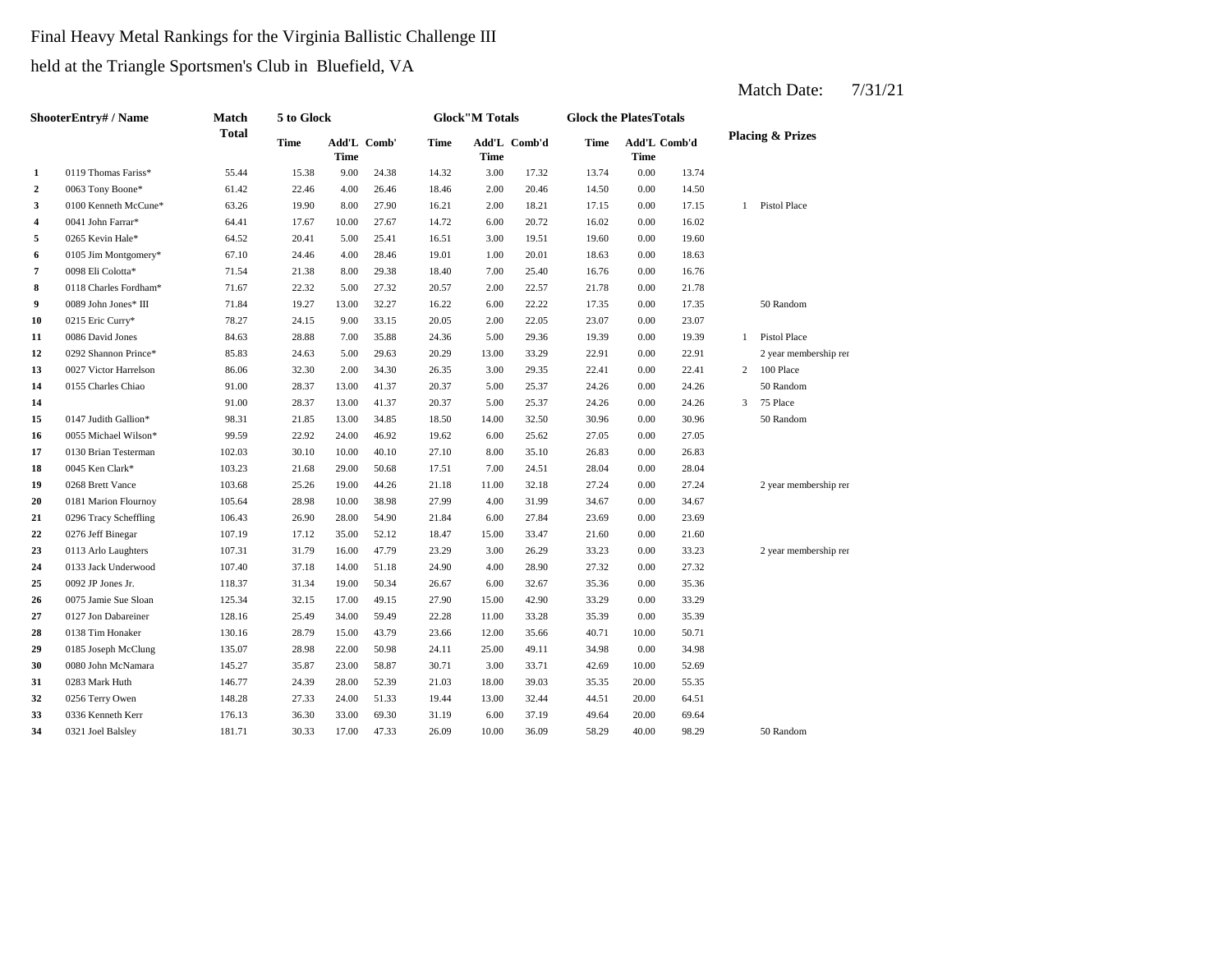| <b>ShooterEntry#/Name</b> |                   | Match        | 5 to Glock |             |             | <b>Glock</b> "M Totals |       |              | <b>Glock the Plates Totals</b> |             |              |                             |
|---------------------------|-------------------|--------------|------------|-------------|-------------|------------------------|-------|--------------|--------------------------------|-------------|--------------|-----------------------------|
|                           |                   | <b>Total</b> | Time       | <b>Time</b> | Add'L Comb' | <b>Time</b>            | Time  | Add'L Comb'd | Time                           | <b>Time</b> | Add'L Comb'd | <b>Placing &amp; Prizes</b> |
| 35                        | 0068 Benny Clark  | 191.97       | 45.77      | 42.00       | 87.77       | 33.30                  | 24.00 | 57.30        | 46.90                          | 0.00        | 46.90        |                             |
| 36                        | 0309 Daniel Nosse | 287.09       | 37.14      | 75.00       | 112.14      | 33.37                  | 32.00 | 65.37        | 49.58                          | 60.00       | 109.58       |                             |
| 37                        | 0244 Eric Brown   | 340.73       | 29.59      | 87.00       | 116.59      | 28.97                  | 72.00 | 100.97       | 43.17                          | 80.00       | 123.17       |                             |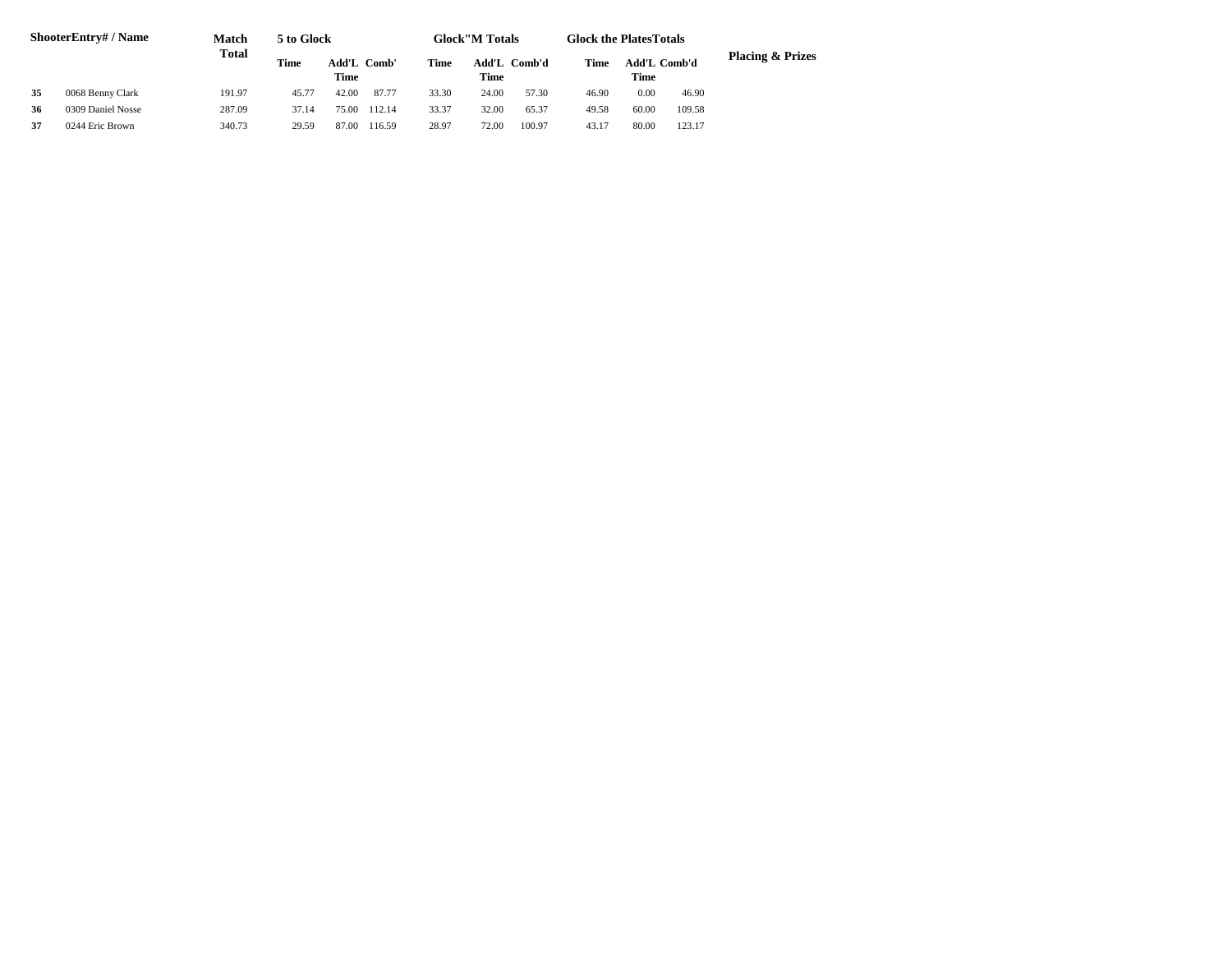## Final Major Sub Rankings for the Virginia Ballistic Challenge III held at the Triangle Sportsmen's Club in Bluefield, VA

**2** 1.00 16.06 0060 Tony Boone\* 40.89 12.55 0.00 12.55 11.28 12.28 0.00 16.06 **3** 0.009 Kenneth McCune\* 42.35 12.40 1.00 13.40 11.61 0.00 11.61 17.34 4 0052 Christopher Roberts\* 43.26 11.14 2.00 13.14 11.13 0.00 11.13 18.99 **5** 0.00 11.18 18.27 0102 Jim Montgomery\* 45.30 14.85 1.00 15.85 11.18 0.00 11.18 18.27 **6** 0219 Mark Allison\* 53.39 15.08 1.00 16.08 13.03 2.00 15.03 22.28 **7** 0.097 Eli Colotta\* 60.68 13.45 6.00 19.45 12.15 0.00 12.15 19.08 **8** 1.00 15.85 0037 John Farrar\* 61.20 10.81 2.00 12.81 11.54 12.54 20.00 **9** 0192 Eric Russell 66.40 19.28 4.00 23.28 17.00 0.00 17.00 26.12 0.00 26.12 **10** 0020 Wallace Knight\* 68.49 15.34 1.00 16.34 12.47 6.00 18.47 23.68 10.00 **11** 0143 Judith Gallion\* 70.54 14.89 5.00 19.89 15.45 1.00 16.45 24.20 10.00 34.20 **12** 0167 James Wallis\* Jr. 71.12 18.04 7.00 25.04 17.39 1.00 18.39 27.69 0.00 27.69 **13** 0.00 25.10 0153 Charles Chiao 71.63 26.18 0.00 26.18 20.35 **14** 2.00 34.41 0091 JP Jones Jr. 75.06 18.30 2.00 20.30 **15** 3.00 24.61 0111 Arlo Laughters 76.86 15.08 9.00 24.08 15.17 **16** 0236 David Gruver **18.77** 13.29 2.00 15.29 15.24 2.00 17.24 26.24 **17** 0184 Joseph McClung 79.75 18.50 8.00 26.50 18.28 2.00 20.28 32.97 0.00 **18** 0319 Joel Balsley **18** 95.55 22.03 6.00 28.03 18.55 1.00 19.55 27.97 **19** 0124 Jon Dabareiner 101.42 15.69 3.00 18.69 18.03 1.00 19.03 43.70 **20** 0132 Jack Underwood 119.12 20.35 9.00 29.35 19.95 5.00 24.95 34.82 **21** 10.00 39.25 0187 Evan Quigley 130.09 21.00 10.00 31.00 19.84 29.84 30.00 **22** 0295 Tracy Scheffling 132.77 16.19 11.00 27.19 18.77 3.00 21.77 33.81 50.00 83.81 **23** 8.00 40.01 0204 Benjamin Zager 154.15 14.68 5.00 19.68 16.46 24.46 70.00 110.01 **24** 3.00 40.75 0211 Eric Curry\* 156.17 17.90 8.00 25.90 16.52 **25** 12.00 42.27 0271 Joe Modica 204.53 17.67 13.00 30.67 19.59 **26** 8.00 49.09 120.00 169.09 Pistol Random 0066 Alexander Zager 233.63 26.50 6.00 32.50 24.04 32.04 31.59 100.00 142.27 19.52 40.75 70.00 110.75 50 Random 50 Random 69.25 30.00 64.82 19.03 43.70 20.00 63.70 32.97 0319 Joel Balsley 95.55 22.03 6.00 28.03 18.55 19.55 20.00 47.97 20.00 46.24 18.17 10.00 34.61 18.35 2.00 20.35 34.41 0.00 34.41 3 Knife Place 20.35 25.10 0.00 25.10 2 Etool Place 50 Random 33.68 1 100 Place 35.85 10.00 29.08 15.03 0.00 22.28 0.00 18.27 1 Pistol Place 0.00 18.99 50 Random 11.61 17.34 0.00 17.34 14.08 10.77 10.11 1.00 11.11 14.08 0.00 **Add'L Comb'd Time Add'L Time Time Comb'd 1** 0002 Thomas Fariss\* 35.96 9.77 1.00 **ShooterEntry# / Name Match Total 5 to Glock Time Glock"M Totals Glock the PlatesTotals Placing & Prizes Time Add'L Time** Add'L Comb' **Time**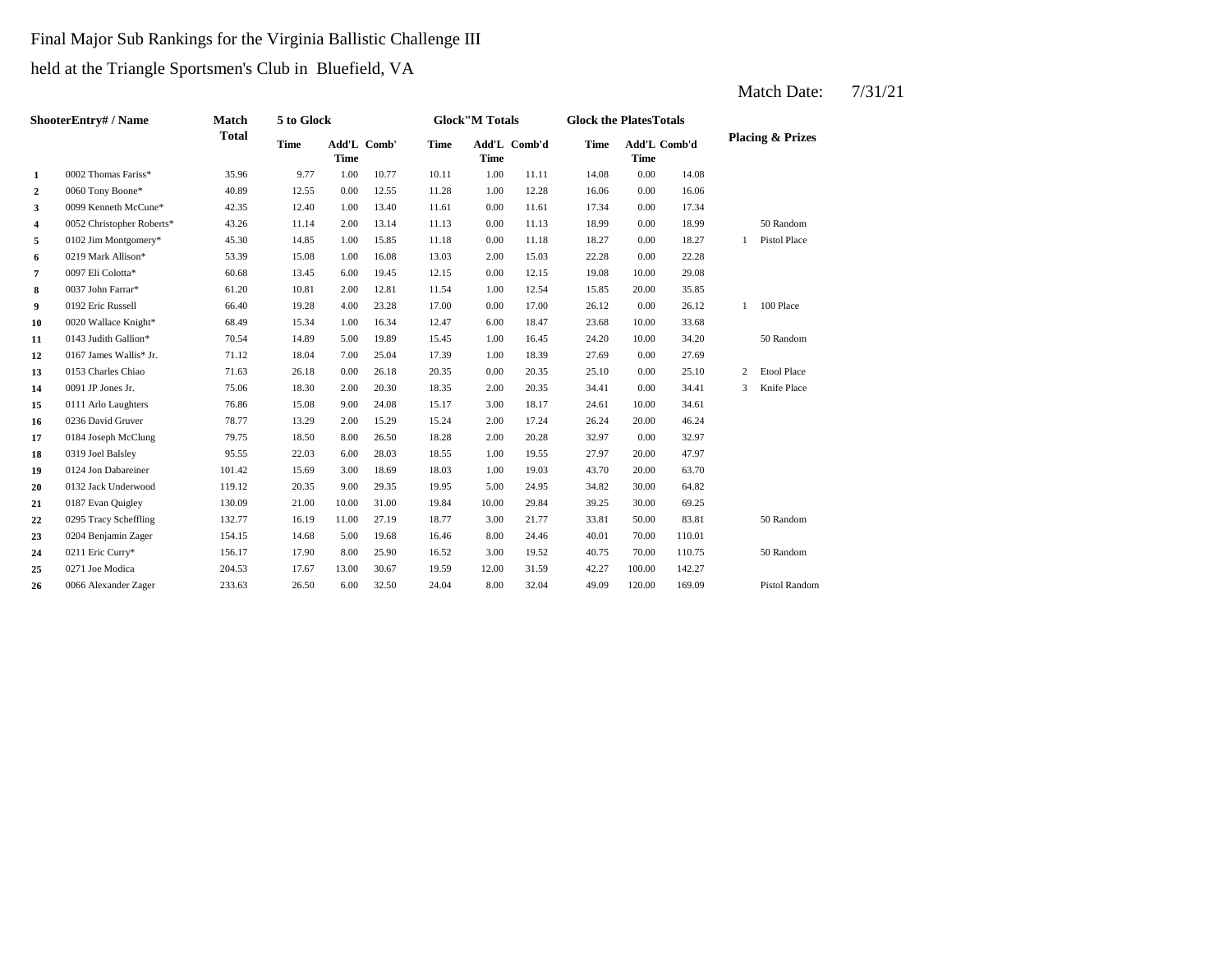Final Master Stock Rankings for the Virginia Ballistic Challenge III

held at the Triangle Sportsmen's Club in Bluefield, VA

| <b>ShooterEntry#/Name</b> |                        | <b>Match</b> | 5 to Glock  |                            |        |             | <b>Glock</b> "M Totals |              | <b>Glock the PlatesTotals</b> |                             |        |   |                             |  |
|---------------------------|------------------------|--------------|-------------|----------------------------|--------|-------------|------------------------|--------------|-------------------------------|-----------------------------|--------|---|-----------------------------|--|
|                           |                        | <b>Total</b> | <b>Time</b> | Add'L Comb'<br><b>Time</b> |        | <b>Time</b> | <b>Time</b>            | Add'L Comb'd | <b>Time</b>                   | Add'L Comb'd<br><b>Time</b> |        |   | <b>Placing &amp; Prizes</b> |  |
| 1                         | 0040 John Farrar*      | 49.95        | 17.42       | 4.00                       | 21.42  | 13.99       | 0.00                   | 13.99        | 14.54                         | 0.00                        | 14.54  |   | <b>Pistol Place</b>         |  |
| $\overline{2}$            | 0062 Tony Boone*       | 50.56        | 20.44       | 2.00                       | 22.44  | 15.30       | 0.00                   | 15.30        | 12.82                         | 0.00                        | 12.82  | 2 | 75 Place                    |  |
| $\mathbf{3}$              | 0005 Thomas Fariss*    | 53.29        | 17.19       | 5.00                       | 22.19  | 14.01       | 2.00                   | 16.01        | 15.09                         | 0.00                        | 15.09  | 3 | <b>Etool Place</b>          |  |
| 4                         | 0030 Harry Russell*    | 54.59        | 19.64       | 2.00                       | 21.64  | 16.30       | 1.00                   | 17.30        | 15.65                         | 0.00                        | 15.65  |   |                             |  |
| 5                         | $0104$ Jim Montgomery* | 64.43        | 23.46       | 1.00                       | 24.46  | 19.23       | 2.00                   | 21.23        | 18.74                         | 0.00                        | 18.74  |   |                             |  |
| 6                         | 0018 Rodney Leeber*    | 73.09        | 20.34       | 10.00                      | 30.34  | 14.93       | 10.00                  | 24.93        | 17.82                         | 0.00                        | 17.82  |   |                             |  |
| 7                         | 0044 Ken Clark*        | 76.23        | 17.39       | 13.00                      | 30.39  | 15.55       | 9.00                   | 24.55        | 21.29                         | 0.00                        | 21.29  |   |                             |  |
| 8                         | 0049 James Garner*     | 84.46        | 16.27       | 16.00                      | 32.27  | 14.55       | 13.00                  | 27.55        | 24.64                         | 0.00                        | 24.64  |   |                             |  |
| 9                         | 0096 Ronald Young* Jr. | 96.53        | 29.53       | 5.00                       | 34.53  | 24.59       | 8.00                   | 32.59        | 29.41                         | 0.00                        | 29.41  |   |                             |  |
| 10                        | 0261 Justin McCulley   | 97.55        | 24.55       | 17.00                      | 41.55  | 23.22       | 6.00                   | 29.22        | 26.78                         | 0.00                        | 26.78  |   |                             |  |
| 11                        | 0214 Eric Curry*       | 100.97       | 24.15       | 19.00                      | 43.15  | 21.39       | 3.00                   | 24.39        | 33.43                         | 0.00                        | 33.43  |   |                             |  |
| 12                        | 0054 Michael Wilson*   | 103.07       | 20.90       | 24.00                      | 44.90  | 20.47       | 12.00                  | 32.47        | 25.70                         | 0.00                        | 25.70  |   |                             |  |
| 13                        | 0333 Charles Chiao     | 104.67       | 18.65       | 18.00                      | 36.65  | 17.75       | 14.00                  | 31.75        | 36.27                         | 0.00                        | 36.27  |   |                             |  |
| 14                        | 0146 Judith Gallion*   | 110.54       | 18.77       | 22.00                      | 40.77  | 15.93       | 27.00                  | 42.93        | 26.84                         | 0.00                        | 26.84  |   |                             |  |
| 15                        | 0115 Jimmy Ashley*     | 115.65       | 20.68       | 43.00                      | 63.68  | 14.88       | 8.00                   | 22.88        | 29.09                         | 0.00                        | 29.09  |   | 50 Random                   |  |
| 16                        | 0169 James Wallis* Jr. | 121.12       | 30.76       | 34.00                      | 64.76  | 22.80       | 8.00                   | 30.80        | 25.56                         | 0.00                        | 25.56  |   |                             |  |
| 17                        | 0335 Kenneth Kerr      | 141.23       | 36.42       | 17.00                      | 53.42  | 34.06       | 12.00                  | 46.06        | 41.75                         | 0.00                        | 41.75  |   |                             |  |
| 18                        | 0078 Burke Jessee      | 348.18       | 58.41       | 44.00                      | 102.41 | 55.86       | 31.00                  | 86.86        | 88.91                         | 70.00                       | 158.91 |   |                             |  |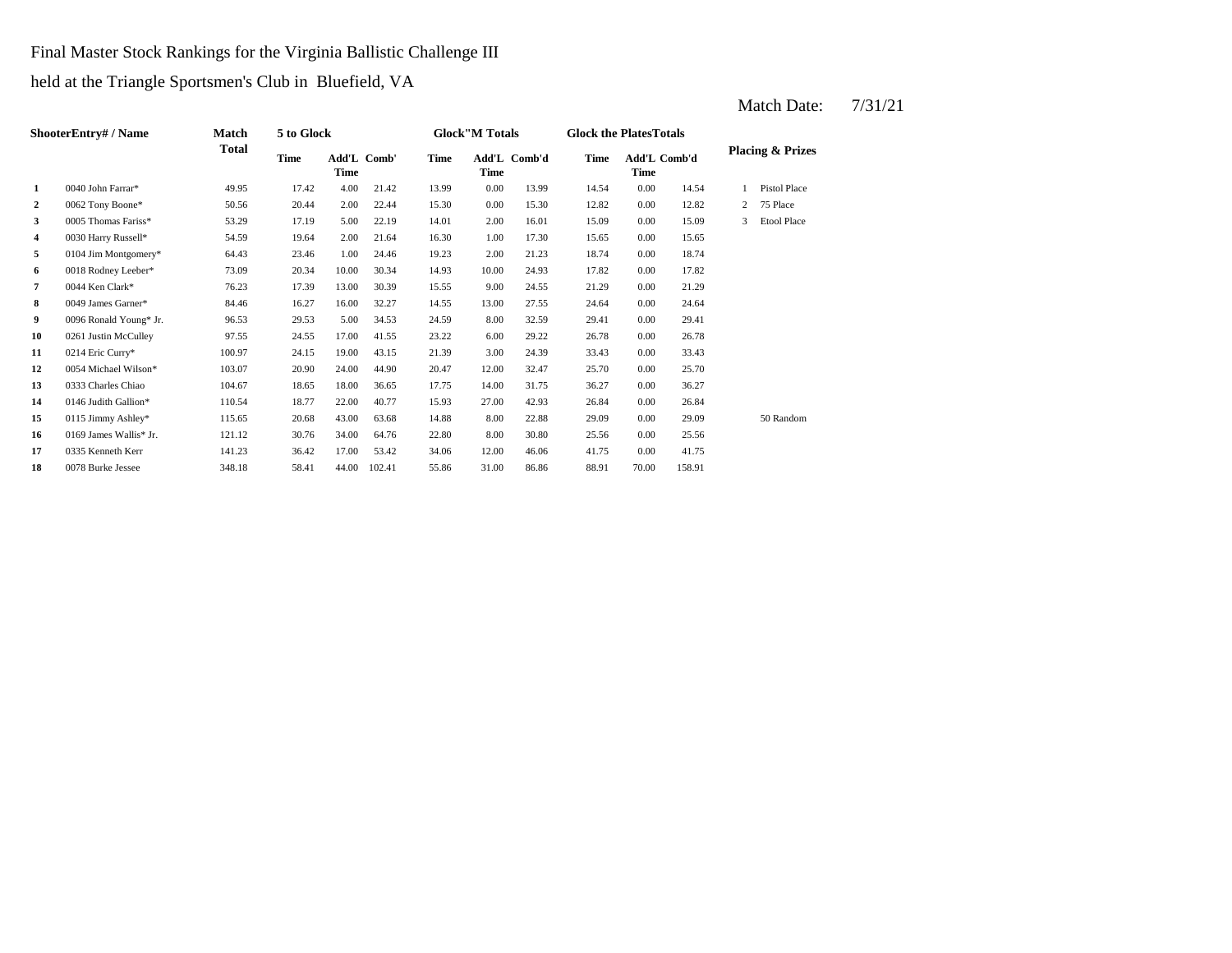## Final SubCompact Rankings for the Virginia Ballistic Challenge III held at the Triangle Sportsmen's Club in Bluefield, VA

**2** 0.059 Tony Boone\* 53.14 19.84 2.00 21.84 16.66 0.00 16.66 14.64 **3** 4.00 171 **homas Fariss\*** 53.88 16.47 4.00 20.47 14.83 4.00 18.83 14.58 **4** 3.00 18.04 0188 John Farrar\* 56.26 17.36 3.00 20.36 14.86 **5** 0101 Jim Montgomery\* 66.29 24.04 5.00 29.04 18.15 1.00 19.15 18.10 **6** 8.00 17.83 **17.91** 8.00 26.91 14.99 8.00 22.99 17.83 8.00 17.83 **6.00 7** 0201 Marcus Allison **72.19** 26.83 1.00 27.83 17.41 6.00 23.41 20.95 0.00 20.95 **8** 6.00 24.42 **11.18** 6.00 263 Kevin Hale\* 74.09 20.49 8.00 28.49 18.42 6.00 24.42 21.18 6.00 **9** 0290 Shannon Prince\* **74.92** 22.59 6.00 28.59 18.55 11.00 29.55 16.78 0.00 16.78 **10** 4.00 22.54 0019 Wallace Knight\* 77.05 21.48 10.00 31.48 19.03 **11** 0142 Judith Gallion\* 78.40 21.19 8.00 29.19 20.00 5.00 25.00 24.21 **12** 5.00 20.28 0015 Rodney Leeber\* 80.44 19.59 20.00 39.59 15.57 20.57 0.00 **13 5.00 152 Charles Chiao** 80.82 **25.28 4.00 29.28 20.42 5.00 25.42 26.12 0.00 26.12 14** 0259 Justin McCulley 82.71 23.47 12.00 35.47 18.98 5.00 23.98 23.26 0.00 **15** 5.00 18.72 0191 Eric Russell 86.17 30.10 9.00 39.10 23.35 28.35 **16** 0238 Bryan Carriker 86.18 19.23 20.00 39.23 19.42 4.00 23.42 23.53 0.00 **17** 0210 Eric Curry\* 89.47 25.40 6.00 31.40 19.70 11.00 30.70 27.37 0.00 27.37 **18** 6.00 32.66 **19** 0129 Brian Testerman **94.56** 26.85 13.00 39.85 23.57 7.00 30.57 24.14 **20** 0.00 23.58 0110 Arlo Laughters 95.94 34.58 14.00 48.58 23.78 23.78 0.00 **21** 0084 David Jones 97.73 23.76 18.00 41.76 21.41 8.00 29.41 26.56 0.00 26.56 **22** 5.00 26.86 0131 Jack Underwood 98.14 35.08 4.00 39.08 27.20 **23**  $0.148$  Gary Gallion\* 100.72 25.58 21.00 46.58 24.94 4.00 28.94 25.20 **24** 0114 Jimmy Ashley\* 101.09 22.32 25.00 47.32 16.62 17.00 33.62 20.15 0.00 **25** 14.00 23.83 0159 Richard Martin\* 106.36 20.47 29.00 49.47 19.06 33.06 0.00 23.83 **26** 8.00 32.20 0248 Matthew Remines 107.47 19.84 20.00 39.84 17.43 **27** 0172 Raphael Sydnor 108.56 25.53 32.00 57.53 22.35 6.00 28.35 22.68 **28** 12.00 37.16 34.26 12.00 37.16 34.26 12.00 16.000 37.16 34.26 0.00 **29** 0026 Victor Harrelson 116.79 31.06 22.00 53.06 27.08 6.00 33.08 30.65 0.00 **30** 0178 Marion Flournoy 120.47 29.21 24.00 53.21 24.23 8.00 32.23 35.03 0.00 35.03 **31** 27.00 35.70 0269 Kennith Modica 133.92 32.62 11.00 43.62 27.60 **32** 0197 Zach Skigen 138.17 29.66 23.00 52.66 24.35 17.00 41.35 44.16 **33** 12.00 31.25 53.00 84.25 26.05 12.00 38.05 35.20 0.00 **34** 0107 Tim Wilhelm 187.81 36.38 38.00 74.38 35.24 26.00 61.24 52.19 0.00 52.19 **35** 0074 Jamie Sue Sloan 211.45 36.38 29.00 65.38 29.44 16.00 45.44 50.63 50.00 100.63 35.20 0.00 44.16 54.60 35.70 0.00 35.70 30.65 34.26 50 Random 0.00 22.68 25.43 32.20 10.00 42.20 20.15 0.00 25.20  $32.20 \qquad \qquad 26.86 \qquad \qquad 0.00 \qquad \qquad 26.86$ 23.58 0.00 24.14 28.46 0.00 32.66 0034 Karl Snell 93.22 27.10 5.00 32.10 22.46 23.53 0.00 18.72 23.26 3 75 Place 2 100 Place 20.28 0.00 24.21 23.03 0.00 22.54 21.18 1 Pistol Place 17.83  $0.00\qquad \quad 18.10$ 17.86 18.04 0.00 18.04 18.83 14.58 0.00 14.58 50 Random 0.00 14.64 2 100 Place 16.57 1 Pistol Place 17.79 14.50 2.00 16.50 16.57 0.00 **Add'L Comb'd Time Add'L Time Time** Add'L Comb'd **1** 0051 Christopher Roberts\* 50.86 16.79 1.00 **ShooterEntry# / Name Match Total 5 to Glock Time Glock"M Totals Glock the PlatesTotals Placing & Prizes Time Add'L Time** Add'L Comb' **Time**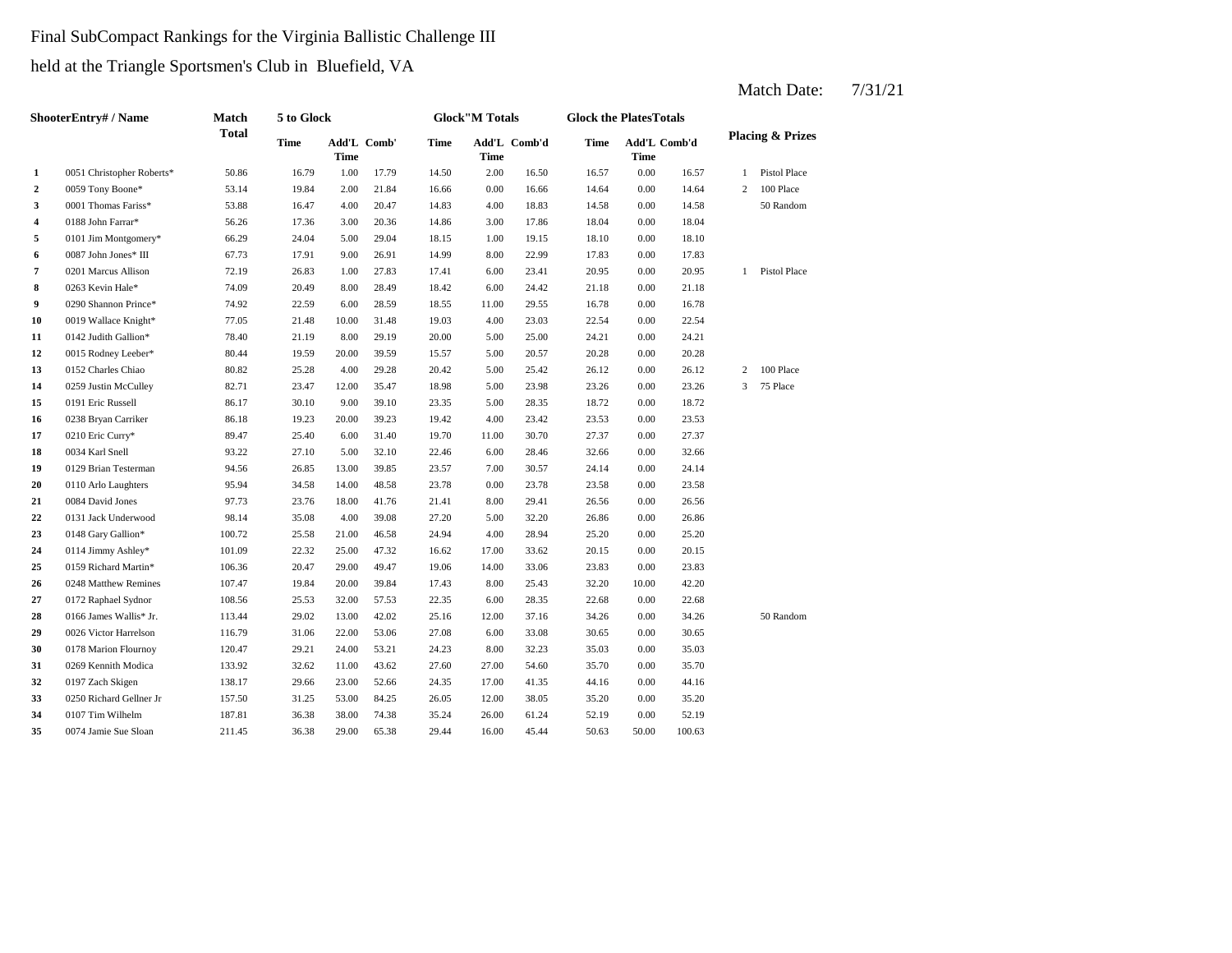| <b>ShooterEntry#/Name</b> |                       | <b>Match</b> | 5 to Glock                  |       |        | <b>Glock</b> "M Totals |                             |       | <b>Glock the PlatesTotals</b> |                                    |        |                             |
|---------------------------|-----------------------|--------------|-----------------------------|-------|--------|------------------------|-----------------------------|-------|-------------------------------|------------------------------------|--------|-----------------------------|
|                           |                       | <b>Total</b> | Time<br>Add'L Comb'<br>Time |       |        | Time                   | Add'L Comb'd<br><b>Time</b> |       | Time                          | <b>Add'L Comb'd</b><br><b>Time</b> |        | <b>Placing &amp; Prizes</b> |
| 36                        | 0057 John Kreuz Jr.   | 238.05       | 53.34                       | 39.00 | 92.34  | 41.74                  | 25.00                       | 66.74 | 58.97                         | 20.00                              | 78.97  |                             |
| 37                        | 0121 Stephen Glass    | 238.15       | 53.13                       | 31.00 | 84.13  | 43.32                  | 5.00                        | 48.32 | 75.70                         | 30.00                              | 105.70 |                             |
| 38                        | 0252 Virgil Phillips  | 238.26       | 32.95                       | 60.00 | 92.95  | 33.99                  | 13.00                       | 46.99 | 68.32                         | 30.00                              | 98.32  |                             |
| 39                        | 0278 Bronwyn Owen     | 339.20       | 49.82                       | 32.00 | 81.82  | 36.68                  | 55.00                       | 91.68 | 95.70                         | 70.00                              | 165.70 |                             |
| 40                        | 0327 John Mahoney     | 341.25       | 54.20                       | 29.00 | 83.20  | 50.66                  | 15.00                       | 65.66 | 82.39                         | 110.00                             | 192.39 | 50 Random                   |
| 41                        | 0285 Paul Huebner Jr. | 344.85       | 32.57                       | 20.00 | 152.57 | 31.90                  | 32.00                       | 63.90 | 58.38                         | 70.00                              | 128.38 |                             |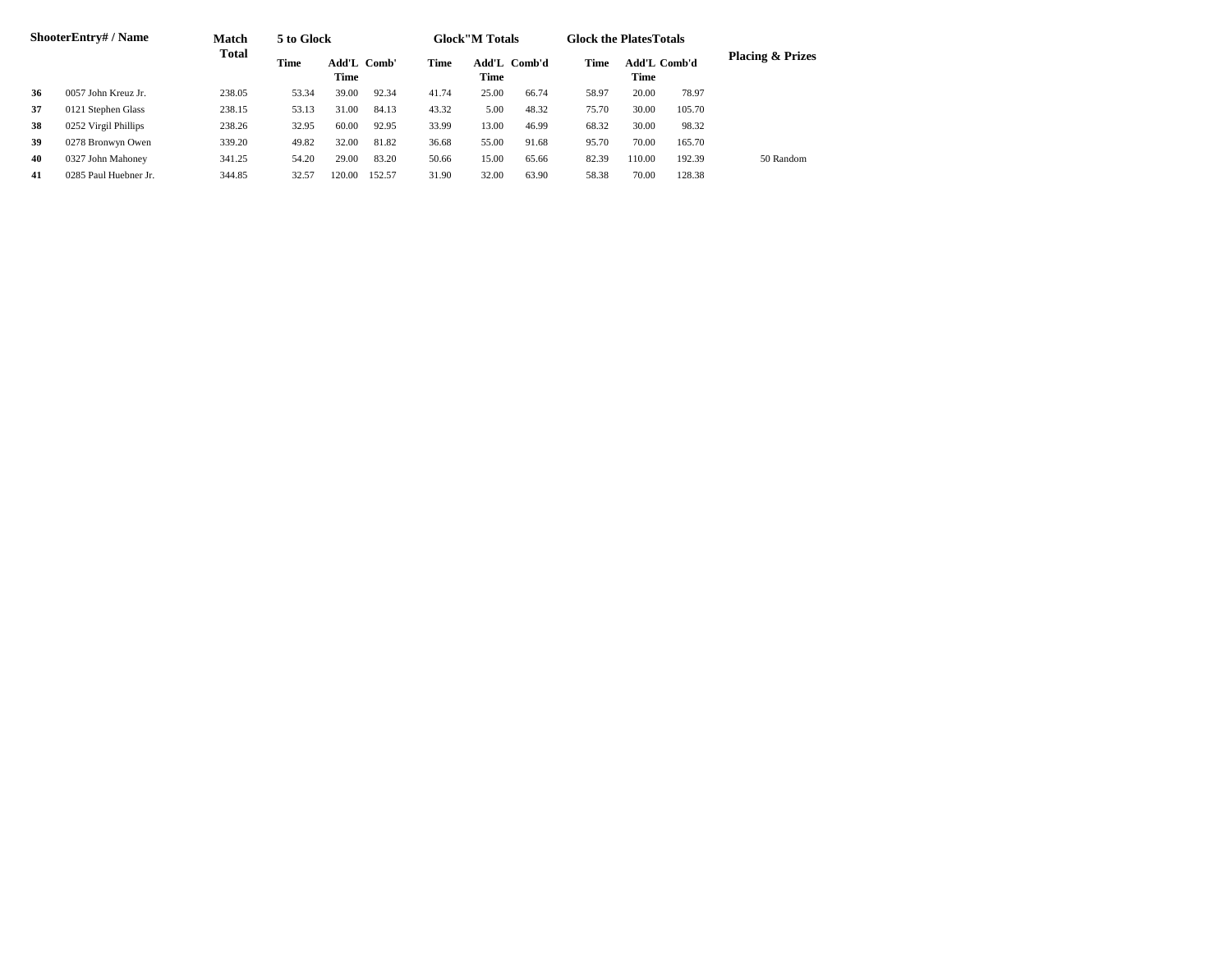# Final Unlimited Rankings for the Virginia Ballistic Challenge III held at the Triangle Sportsmen's Club in Bluefield, VA

| <b>ShooterEntry#/Name</b> |                        | <b>Match</b> | 5 to Glock  |                            |        |             | <b>Glock</b> "M Totals |              | <b>Glock the PlatesTotals</b> |                             |        |                |                             |
|---------------------------|------------------------|--------------|-------------|----------------------------|--------|-------------|------------------------|--------------|-------------------------------|-----------------------------|--------|----------------|-----------------------------|
|                           |                        | <b>Total</b> | <b>Time</b> | Add'L Comb'<br><b>Time</b> |        | <b>Time</b> | Time                   | Add'L Comb'd | <b>Time</b>                   | Add'L Comb'd<br><b>Time</b> |        |                | <b>Placing &amp; Prizes</b> |
| $\mathbf{1}$              | 0029 Harry Russell*    | 45.55        | 17.21       | $0.00\,$                   | 17.21  | 14.37       | 0.00                   | 14.37        | 13.97                         | 0.00                        | 13.97  | $\mathbf{1}$   | Pistol Place                |
| $\mathbf{2}$              | 0230 Matthew Simpson   | 46.91        | 14.64       | 1.00                       | 15.64  | 13.08       | 4.00                   | 17.08        | 14.19                         | 0.00                        | 14.19  | $\mathbf{1}$   | Pistol Place                |
| 3                         | 0088 John Jones* III   | 49.51        | 17.42       | 1.00                       | 18.42  | 14.43       | 1.00                   | 15.43        | 15.66                         | 0.00                        | 15.66  |                |                             |
| $\overline{\mathbf{4}}$   | 0004 Thomas Fariss*    | 49.97        | 17.73       | 4.00                       | 21.73  | 13.99       | 1.00                   | 14.99        | 13.25                         | 0.00                        | 13.25  |                |                             |
| 5                         | 0048 James Garner*     | 50.14        | 16.18       | 2.00                       | 18.18  | 13.94       | 3.00                   | 16.94        | 15.02                         | 0.00                        | 15.02  |                |                             |
| 6                         | 0017 Rodney Leeber*    | 56.88        | 19.44       | 3.00                       | 22.44  | 15.52       | 3.00                   | 18.52        | 15.92                         | 0.00                        | 15.92  |                | Pistol Random               |
| 7                         | 0160 Richard Martin*   | 57.35        | 18.25       | 6.00                       | 24.25  | 16.34       | 2.00                   | 18.34        | 14.76                         | 0.00                        | 14.76  |                |                             |
| 8                         | 0213 Eric Curry*       | 61.61        | 22.30       | 2.00                       | 24.30  | 19.95       | 1.00                   | 20.95        | 16.36                         | 0.00                        | 16.36  |                |                             |
| 9                         | 0085 David Jones       | 61.81        | 20.57       | 1.00                       | 21.57  | 17.91       | 7.00                   | 24.91        | 15.33                         | 0.00                        | 15.33  | $\overline{2}$ | 100 Place                   |
| 10                        | 0039 John Farrar*      | 62.24        | 17.30       | 3.00                       | 20.30  | 14.73       | 14.00                  | 28.73        | 13.21                         | 0.00                        | 13.21  |                |                             |
| 11                        | 0149 Gary Gallion*     | 63.26        | 20.26       | 3.00                       | 23.26  | 17.93       | 3.00                   | 20.93        | 19.07                         | 0.00                        | 19.07  |                |                             |
| 12                        | 0117 Charles Fordham*  | 65.14        | 17.06       | 10.00                      | 27.06  | 15.94       | 5.00                   | 20.94        | 17.14                         | 0.00                        | 17.14  |                |                             |
| 13                        | 0311 Chris Jones       | 67.62        | 21.45       | 7.00                       | 28.45  | 19.88       | 2.00                   | 21.88        | 17.29                         | 0.00                        | 17.29  | 3              | 75 Place                    |
| 14                        | 0145 Judith Gallion*   | 67.69        | 16.61       | 18.00                      | 34.61  | 14.55       | 4.00                   | 18.55        | 14.53                         | 0.00                        | 14.53  |                |                             |
| 15                        | 0225 Cheryl Morris     | 70.59        | 23.43       | 5.00                       | 28.43  | 21.49       | 1.00                   | 22.49        | 19.67                         | 0.00                        | 19.67  |                |                             |
| 16                        | 0289 Dennis Cole       | 71.90        | 20.85       | 8.00                       | 28.85  | 20.42       | 3.00                   | 23.42        | 19.63                         | 0.00                        | 19.63  |                |                             |
| 17                        | 0058 Lori Fink*        | 77.57        | 23.46       | 2.00                       | 25.46  | 23.18       | 8.00                   | 31.18        | 20.93                         | 0.00                        | 20.93  |                |                             |
| 18                        | 0332 Charles Chiao     | 79.52        | 22.69       | 5.00                       | 27.69  | 16.60       | 8.00                   | 24.60        | 27.23                         | 0.00                        | 27.23  |                | 50 Random                   |
| 19                        | 0168 James Wallis* Jr. | 85.19        | 29.25       | 6.00                       | 35.25  | 23.97       | 7.00                   | 30.97        | 18.97                         | 0.00                        | 18.97  |                |                             |
| 20                        | 0255 Terry Owen        | 86.00        | 23.50       | 11.00                      | 34.50  | 18.08       | 7.00                   | 25.08        | 26.42                         | 0.00                        | 26.42  |                |                             |
| 21                        | 0082 Tingting Li       | 91.69        | 29.68       | 17.00                      | 46.68  | 19.45       | 4.00                   | 23.45        | 21.56                         | 0.00                        | 21.56  |                |                             |
| 22                        | 0314 Matt Beck         | 94.21        | 24.10       | 14.00                      | 38.10  | 21.87       | 7.00                   | 28.87        | 27.24                         | 0.00                        | 27.24  |                |                             |
| 23                        | 0331 David McNeil      | 96.69        | 28.03       | 20.00                      | 48.03  | 21.95       | 4.00                   | 25.95        | 22.71                         | 0.00                        | 22.71  |                |                             |
| 24                        | 0199 Raymond Osborne   | 96.70        | 19.36       | 22.00                      | 41.36  | 15.83       | 8.00                   | 23.83        | 31.51                         | 0.00                        | 31.51  |                |                             |
| 25                        | 0287 Katie Bernotsky   | 98.35        | 18.64       | 25.00                      | 43.64  | 17.86       | 20.00                  | 37.86        | 16.85                         | 0.00                        | 16.85  |                |                             |
| 26                        | 0180 Marion Flournoy   | 99.35        | 31.23       | 12.00                      | 43.23  | 29.63       | 4.00                   | 33.63        | 22.49                         | 0.00                        | 22.49  |                |                             |
| 27                        | 0095 Ronald Young* Jr. | 115.01       | 26.08       | 25.00                      | 51.08  | 22.47       | 9.00                   | 31.47        | 32.46                         | 0.00                        | 32.46  |                |                             |
| 28                        | 0195 Terry Russell     | 115.24       | 34.59       | 7.00                       | 41.59  | 27.25       | 5.00                   | 32.25        | 41.40                         | 0.00                        | 41.40  |                |                             |
| 29                        | 0301 Jeffrey Sizemore  | 118.21       | 31.26       | 13.00                      | 44.26  | 34.19       | 7.00                   | 41.19        | 22.76                         | 10.00                       | 32.76  |                |                             |
| 30                        | 0242 Myra Yates        | 150.23       | 44.97       | 21.00                      | 65.97  | 37.40       | 0.00                   | 37.40        | 46.86                         | 0.00                        | 46.86  |                |                             |
| 31                        | 0141 Kenneth Kerr      | 161.77       | 35.49       | 35.00                      | 70.49  | 27.80       | 15.00                  | 42.80        | 38.48                         | 10.00                       | 48.48  |                |                             |
| 32                        | 0227 Daniel Miller     | 189.70       | 26.49       | 1.00                       | 27.49  | 21.70       | 120.00                 | 141.70       | 20.51                         | 0.00                        | 20.51  |                |                             |
| 33                        | 0175 Cheryl Brodnik    | 221.06       | 46.37       | 50.00                      | 96.37  | 46.14       | 42.00                  | 88.14        | 36.55                         | 0.00                        | 36.55  |                |                             |
| 34                        | 0279 Bronwyn Owen      | 291.88       | 78.70       | 28.00                      | 106.70 | 39.15       | 11.00                  | 50.15        | 85.03                         | 50.00                       | 135.03 |                |                             |
| 35                        | 0176 Randy Brodnik     | 345.76       | 45.50       | 48.00                      | 93.50  | 41.74       | 90.00                  | 131.74       | 80.52                         | 40.00                       | 120.52 |                |                             |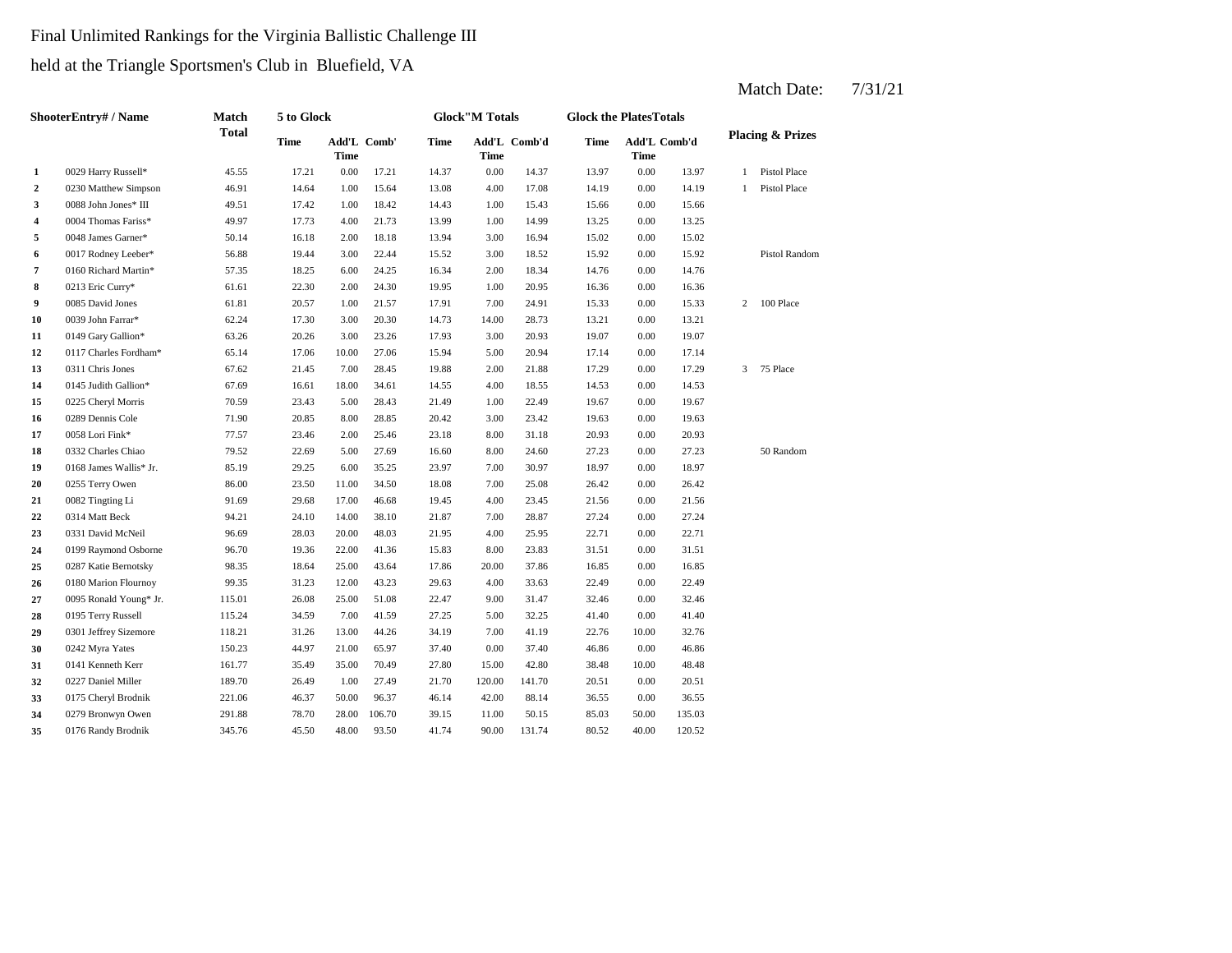|    | <b>ShooterEntry#/Name</b> | Match<br><b>Total</b> | 5 to Glock  |                |       |        | <b>Glock</b> "M Totals |              |       | <b>Glock the Plates Totals</b> |       |                             |
|----|---------------------------|-----------------------|-------------|----------------|-------|--------|------------------------|--------------|-------|--------------------------------|-------|-----------------------------|
|    |                           |                       | <b>Time</b> | Add'L<br>Comb' |       | Time   |                        | Add'L Comb'd |       | Add'L Comb'd                   |       | <b>Placing &amp; Prizes</b> |
|    |                           |                       |             | <b>Time</b>    |       |        | <b>Time</b>            |              |       | <b>Time</b>                    |       |                             |
| 36 | 0245 Bryan Quick          | 664.20                | 26.36       | 35.00          | 61.36 | 299.97 | 270.00                 | 569.97       | 32.87 | 0.00                           | 32.87 |                             |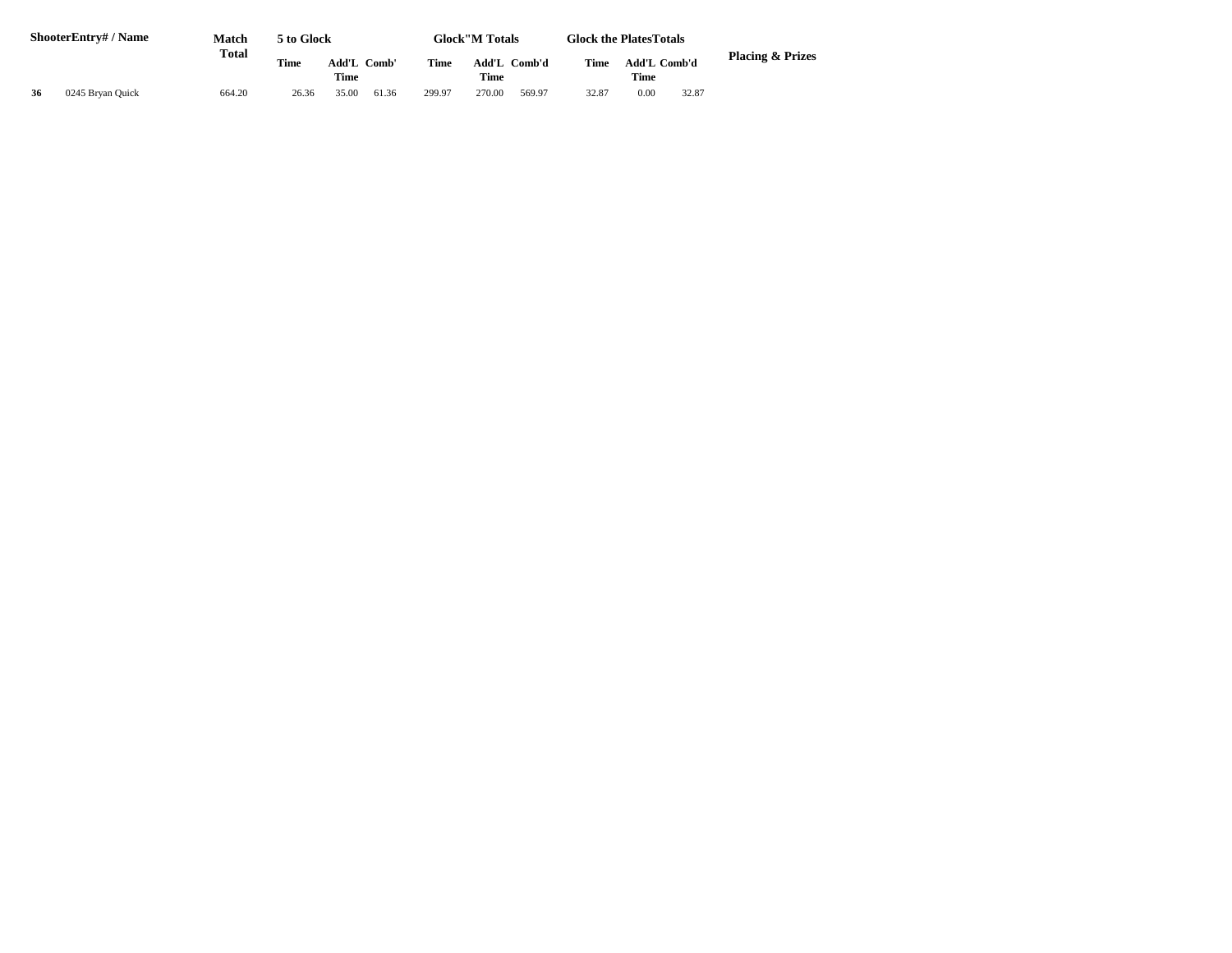#### **Final Team Rankings for the Virginia Ballistic Challenge III**

**held at the Triangle Sportsmen's Club in Bluefield, VA**

| <b>Civilian</b>     |              |                             |                                                                                   |
|---------------------|--------------|-----------------------------|-----------------------------------------------------------------------------------|
| <b>Standing</b>     | <b>Score</b> | <b>Team Name</b>            | <b>Team Members</b>                                                               |
|                     | 323.98       | <b>SMLPSA</b>               | Jon Dabareiner, Rusty Moomey, Tracy Scheffling                                    |
|                     | 2<br>454.58  | United Cycle                | Skyler Sallee, Matthew Farley, Jeffrey Sizemore                                   |
| <b>Master Stock</b> |              |                             |                                                                                   |
| <b>Standing</b>     | <b>Score</b> | <b>Team Name</b>            | <b>Team Members</b>                                                               |
|                     | 187.70       | <b>Team RiverBend</b>       | John Farrar <sup>*</sup> , James Garner <sup>*</sup> , Thomas Fariss <sup>*</sup> |
|                     | 2<br>188.08  | <b>Buncombe Co Deputies</b> | Jim Montgomery*, Rodney Leeber*, Tony Boone*                                      |